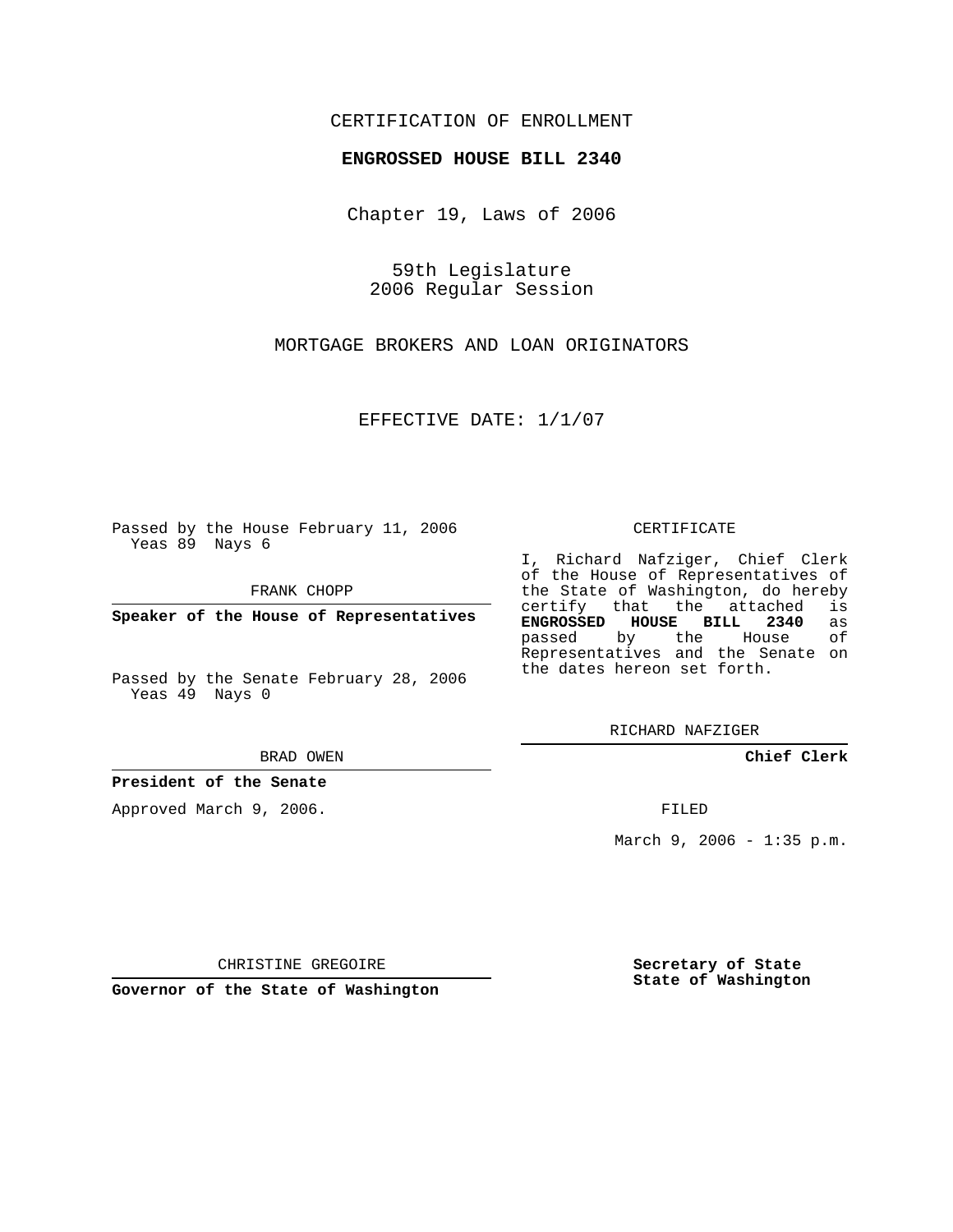## **ENGROSSED HOUSE BILL 2340** \_\_\_\_\_\_\_\_\_\_\_\_\_\_\_\_\_\_\_\_\_\_\_\_\_\_\_\_\_\_\_\_\_\_\_\_\_\_\_\_\_\_\_\_\_

\_\_\_\_\_\_\_\_\_\_\_\_\_\_\_\_\_\_\_\_\_\_\_\_\_\_\_\_\_\_\_\_\_\_\_\_\_\_\_\_\_\_\_\_\_

Passed Legislature - 2006 Regular Session

#### **State of Washington 59th Legislature 2006 Regular Session**

**By** Representatives Kirby, Roach, Chase, Kenney and Simpson; by request of Department of Financial Institutions

Prefiled 12/20/2005. Read first time 01/09/2006. Referred to Committee on Financial Institutions & Insurance.

 AN ACT Relating to mortgage brokers and loan originators; amending RCW 19.146.005, 19.146.010, 19.146.020, 19.146.0201, 19.146.030, 19.146.040, 19.146.060, 19.146.070, 19.146.200, 19.146.205, 19.146.210, 19.146.215, 19.146.225, 19.146.228, 19.146.235, and 19.146.280; reenacting and amending RCW 19.146.220; adding new sections to chapter 19.146 RCW; creating a new section; prescribing penalties; and providing an effective date.

BE IT ENACTED BY THE LEGISLATURE OF THE STATE OF WASHINGTON:

 **Sec. 1.** RCW 19.146.005 and 1994 c 33 s 1 are each amended to read as follows:

 The legislature finds and declares that the brokering of residential real estate loans substantially affects the public 13 interest. The practices of mortgage brokers and loan originators have had significant impact on the citizens of the state and the banking and real estate industries. It is the intent of the legislature to establish a state system of licensure in addition to rules of practice and conduct of mortgage brokers and loan originators to promote honesty and fair dealing with citizens and to preserve public confidence in the lending and real estate community.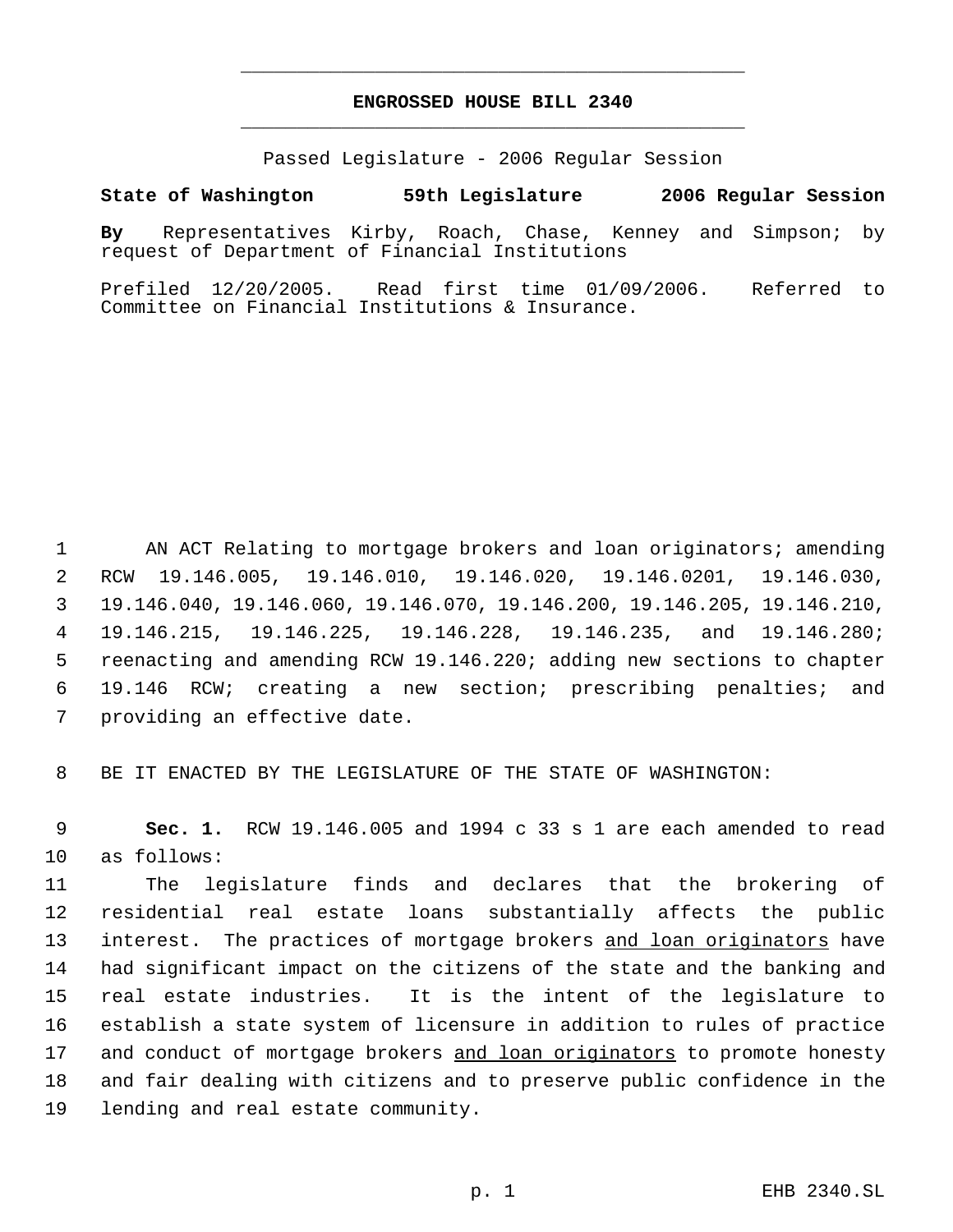1 **Sec. 2.** RCW 19.146.010 and 1997 c 106 s 1 are each amended to read 2 as follows:

 3 Unless the context clearly requires otherwise, the definitions in 4 this section apply throughout this chapter.

 5 (1) "Affiliate" means any person who directly or indirectly through 6 one or more intermediaries, controls, or is controlled by, or is under 7 common control with another person.

 8 (2) "Application" means the same as in Regulation X, Real Estate 9 Settlement Procedures, 24 C.F.R. Sec. 3500.

 (3) "Borrower" means any person who consults with or retains a mortgage broker or loan originator in an effort to obtain or seek advice or information on obtaining or applying to obtain a residential mortgage loan for himself, herself, or persons including himself or herself, regardless of whether the person actually obtains such a loan.  $((+3))$   $(4)$  "Computer loan information systems" or "CLI system" 16 means ((the real estate mortgage financing information system defined 17 by rule of the director)) a real estate mortgage financing information 18 system that facilitates the provision of information to consumers by a 19 mortgage broker, loan originator, lender, real estate agent, or other person regarding interest rates and other loan terms available from different lenders.

22  $((4+))$  (5) "Department" means the department of financial 23 institutions.

24  $((+5))$  (6) "Designated broker" means a natural person designated 25 ((by the applicant for a license or licensee)) as the person 26 responsible for activities of the licensed mortgage broker in 27 conducting the business of a mortgage broker under this chapter and who 28 meets the experience( $(-eduction<sub>r</sub>)$ ) and examination requirements set 29 forth in RCW 19.146.210(1)(e).

30  $((\lbrace 6 \rbrace))$  (7) "Director" means the director of financial 31 institutions.

32  $((+7))$   $(8)$  "Employee" means an individual who has an employment 33 relationship ((acknowledged by both the employee and the licensee)) 34 with a mortgage broker, and the individual is treated as an employee by 35 the ((<del>licensee</del>)) mortgage broker for purposes of compliance with 36 federal income tax laws.

 $37$  ( $(\overline{8})$ ) (9) "Independent contractor" or "person who independently 38 contracts" means any person that expressly or impliedly contracts to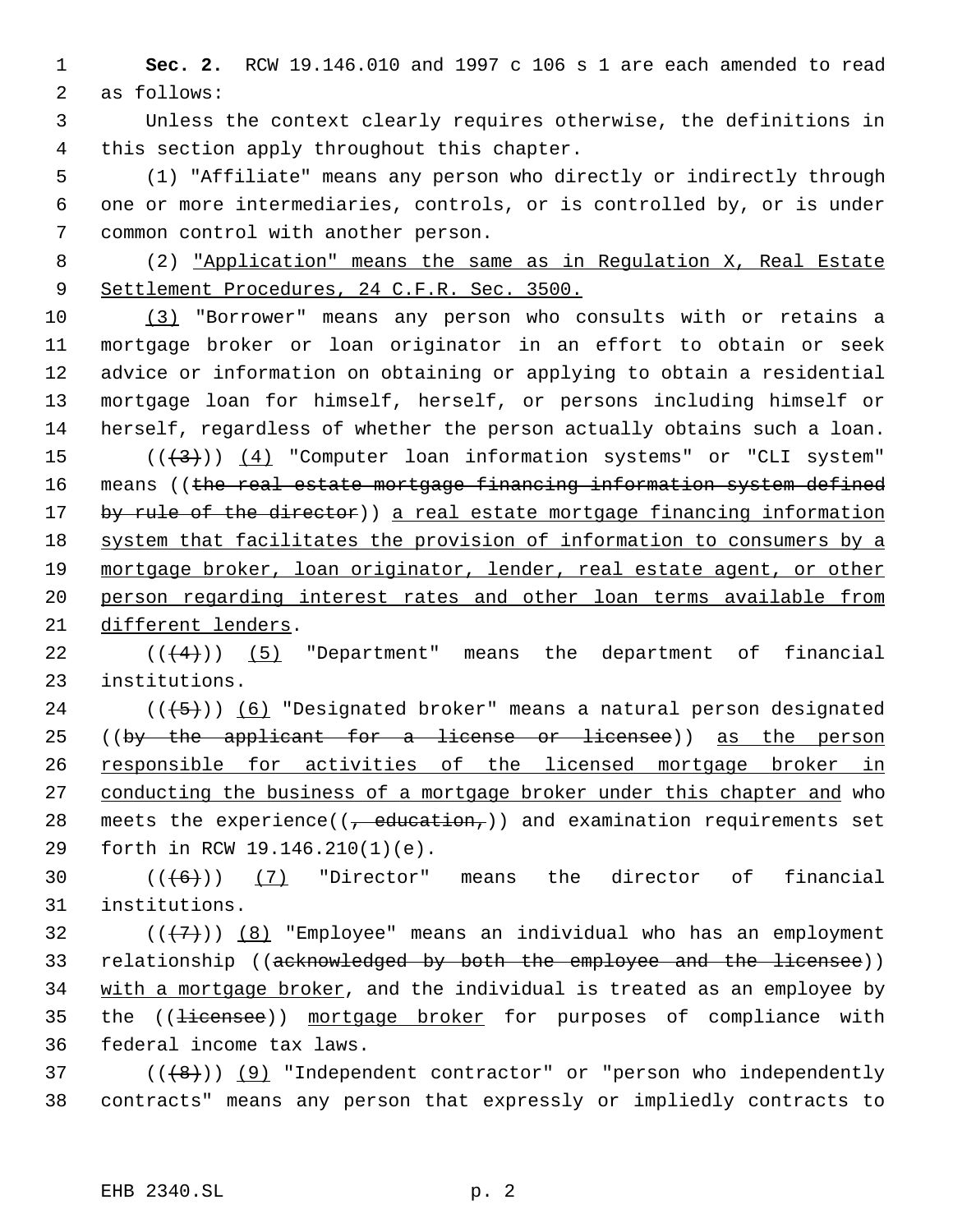perform mortgage brokering services for another and that with respect to its manner or means of performing the services is not subject to the other's right of control, and that is not treated as an employee by the other for purposes of compliance with federal income tax laws.

 (((9) "Investigation" means an examination undertaken for the purpose of detection of violations of this chapter or securing information lawfully required under this chapter.))

8 (10) "Loan originator" means a natural person ((employed, either directly or indirectly, or retained as an independent contractor by a person required to be licensed as a mortgage broker, or a natural person who represents a person required to be licensed as a mortgage 12 broker, in the performance of any act specified in subsection (12) of 13 this section)) who (a) takes a residential mortgage loan application for a mortgage broker, or (b) offers or negotiates terms of a mortgage 15 loan, for direct or indirect compensation or gain, or in the expectation of direct or indirect compensation or gain. "Loan 17 originator" also includes a person who holds themselves out to the 18 public as able to perform any of these activities. "Loan originator" does not mean persons performing purely administrative or clerical 20 tasks for a mortgage broker. For the purposes of this subsection, 21 "administrative or clerical tasks" means the receipt, collection, and distribution of information common for the processing of a loan in the mortgage industry and communication with a borrower to obtain 24 information necessary for the processing of a loan. A person who holds himself or herself out to the public as able to obtain a loan is not performing administrative or clerical tasks.

 (11) "Lock-in agreement" means an agreement with a borrower made by a mortgage broker or loan originator, in which the mortgage broker or loan originator agrees that, for a period of time, a specific interest rate or other financing terms will be the rate or terms at which it will make a loan available to that borrower.

 (12) "Mortgage broker" means any person who for compensation or gain, or in the expectation of compensation or gain (a) makes a residential mortgage loan or assists a person in obtaining or applying to obtain a residential mortgage loan or (b) holds himself or herself out as being able to make a residential mortgage loan or assist a person in obtaining or applying to obtain a residential mortgage loan.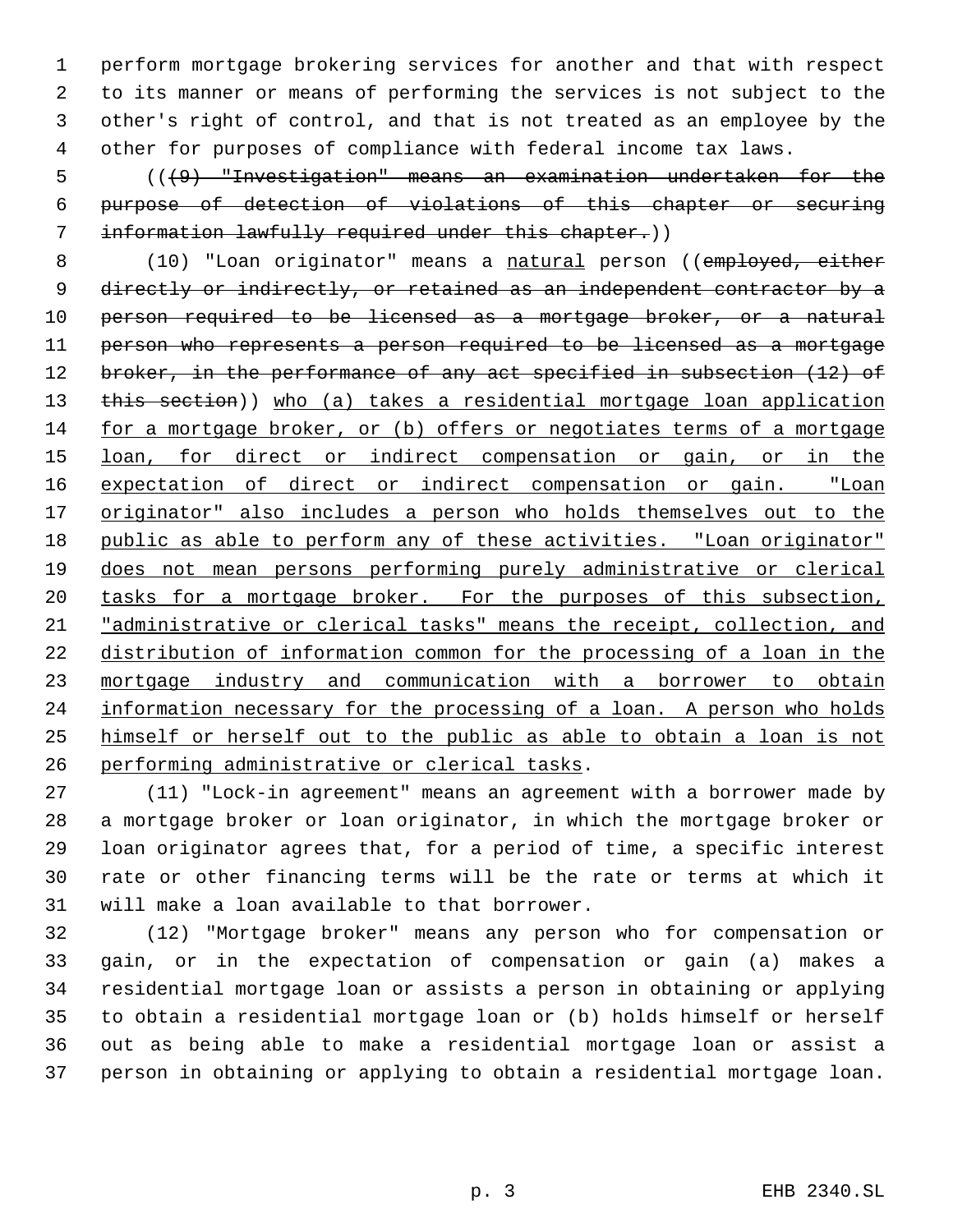(13) "Person" means a natural person, corporation, company, limited liability corporation, partnership, or association.

 (14) "Principal" means any person who controls, directly or 4 indirectly through one or more intermediaries, or alone or in concert with others, a ten percent or greater interest in a partnership, company, association, or corporation, and the owner of a sole proprietorship.

 (15) "Residential mortgage loan" means any loan primarily for personal, family, or household use secured by a mortgage or deed of trust on residential real estate upon which is constructed or intended to be constructed a single family dwelling or multiple family dwelling of four or less units.

13 ( $(\overline{+15})$ )  $\overline{16}$  "Third-party provider" means any person other than a mortgage broker or lender who provides goods or services to the mortgage broker in connection with the preparation of the borrower's loan and includes, but is not limited to, credit reporting agencies, title companies, appraisers, structural and pest inspectors, or escrow companies.

 **Sec. 3.** RCW 19.146.020 and 1997 c 106 s 2 are each amended to read as follows:

21 (1) Except as provided under subsections (2)  $(\text{and } (3))$  through 22  $(4)$  of this section, the following are exempt from all provisions of this chapter:

 (a)(i) Any person doing business under the laws of the state of 25 Washington or the United States, and any federally insured depository 26 institution doing business under the laws of any other state, relating to commercial banks, bank holding companies, savings banks, trust 28 companies, savings and loan associations, credit unions, ((consumer 29 <del>loan companies,</del>)) insurance companies, or real estate investment trusts as defined in 26 U.S.C. Sec. 856 and the affiliates, subsidiaries, and service corporations thereof; and

 (ii) Subject to the director's written approval, the exclusive agents of an affiliate of a bank that is wholly owned by the bank 34 holding company that owns the bank;

 (b) Any person doing business under the consumer loan act is exempt 36 from this chapter only for that business conducted under the authority 37 and coverage of the consumer loan act;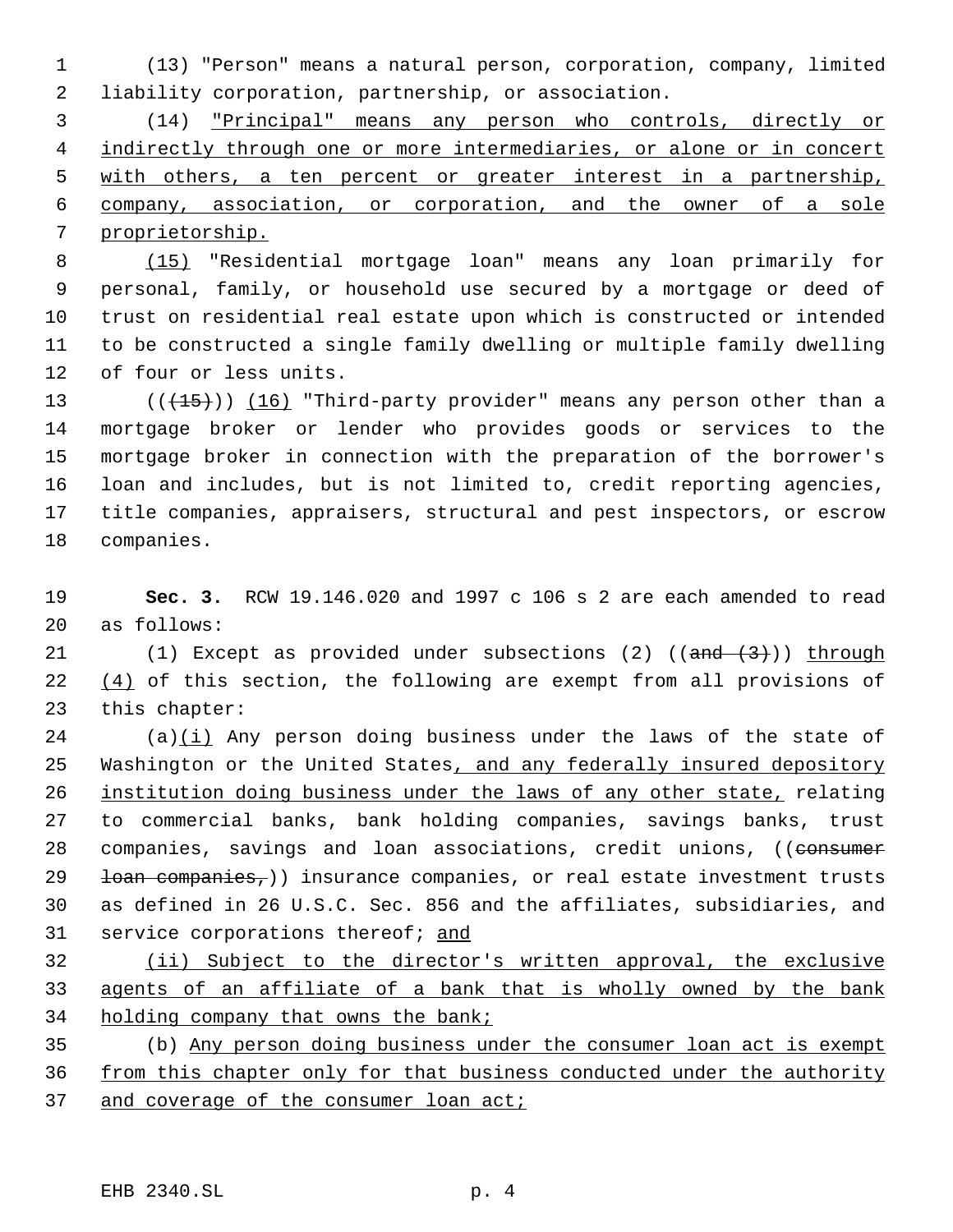1 (c) An attorney licensed to practice law in this state who is not principally engaged in the business of negotiating residential mortgage loans when such attorney renders services in the course of his or her practice as an attorney;

 (( $\left(\frac{1}{e}\right)$ ) (d) Any person doing any act under order of any court, except for a person subject to an injunction to comply with any provision of this chapter or any order of the director issued under this chapter;

9 ( $((d+))$  <u>(e)</u> Any person making or acquiring a residential mortgage loan solely with his or her own funds for his or her own investment without intending to resell the residential mortgage loans;

12 ( $(\langle e \rangle)$ ) (f) A real estate broker or salesperson licensed by the state who obtains financing for a real estate transaction involving a bona fide sale of real estate in the performance of his or her duties as a real estate broker and who receives only the customary real estate broker's or salesperson's commission in connection with the transaction;

18 ( $(\{\text{f}\})$ ) (g) Any mortgage broker approved and subject to auditing by the federal national mortgage association or the federal home loan mortgage corporation;

21 ( $(\overline{q})$ ) (h) The United States of America, the state of Washington, any other state, and any Washington city, county, or other political subdivision, and any agency, division, or corporate instrumentality of 24 any of the entities in this subsection  $(1)((\{g\}))$   $(h)$ ; and

 $((+h))$   $(i)$  A real estate broker who provides only information regarding rates, terms, and lenders in connection with a CLI system, who receives a fee for providing such information, who conforms to all rules of the director with respect to the providing of such service, and who discloses on a form approved by the director that to obtain a loan the borrower must deal directly with a mortgage broker or lender. However, a real estate broker shall not be exempt if he or she does any of the following:

 (i) Holds himself or herself out as able to obtain a loan from a lender;

 (ii) Accepts a loan application, or submits a loan application to a lender;

(iii) Accepts any deposit for third-party services or any loan fees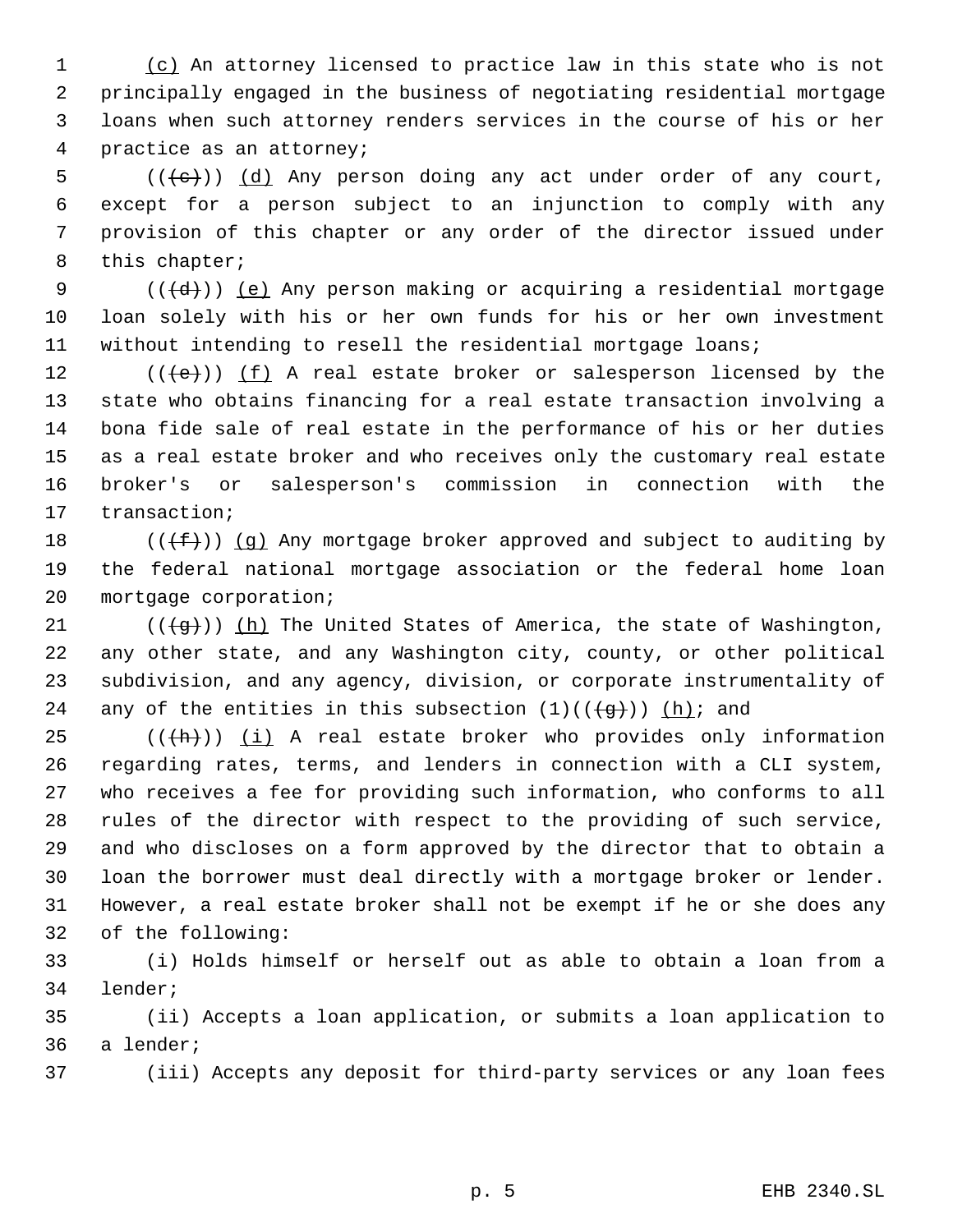from a borrower, whether such fees are paid before, upon, or after the closing of the loan;

 (iv) Negotiates rates or terms with a lender on behalf of a borrower; or

(v) Provides the disclosure required by RCW 19.146.030(1).

 (2) Those persons and their loan originators otherwise exempt under 7 subsection  $(1)((\{d\} - or \{f\}))$   $(e)$ ,  $(g)$ , or  $(4)$  of this section must 8 comply with RCW 19.146.0201 ((and shall be subject to the director's authority to issue a cease and desist order for any violation of RCW 10 19.146.0201 and shall be subject to the director's authority)) through 19.146.080. For violations of RCW 19.146.0201 through 19.146.080, the director has authority to issue a cease and desist order as provided in 13 RCW 19.146.220 and 19.146.227, to impose penalties as provided in RCW 19.146.220, and to obtain and review books and records that are 15 relevant to any allegation of such a violation as provided in RCW 19.146.235.

 (3) Any person otherwise exempted from the licensing provisions of this chapter may voluntarily submit an application to the director for a mortgage broker's license. The director shall review such application and may grant or deny licenses to such applicants upon the same grounds and with the same fees as may be applicable to persons required to be licensed under this chapter.

23 (a) Upon receipt of a license under this subsection, ((such an 24 applicant)) the licensee is required to continue to maintain a valid license, is subject to all provisions of this chapter, and has no further right to claim exemption from the provisions of this chapter except as provided in (b) of this subsection.

 (b) Any licensee under this subsection who would otherwise be 29 exempted from the requirements of licensing by ((RCW 19.146.020)) this section may apply to the director for exemption from licensing. The director shall adopt rules for reviewing such applications and shall grant exemptions from licensing to applications which are consistent with those rules and consistent with the other provisions of this chapter.

 (4) The director may exempt an exclusive agent under subsection (1)(a) of this section provided that the affiliate in subsection (1)(a) of this section: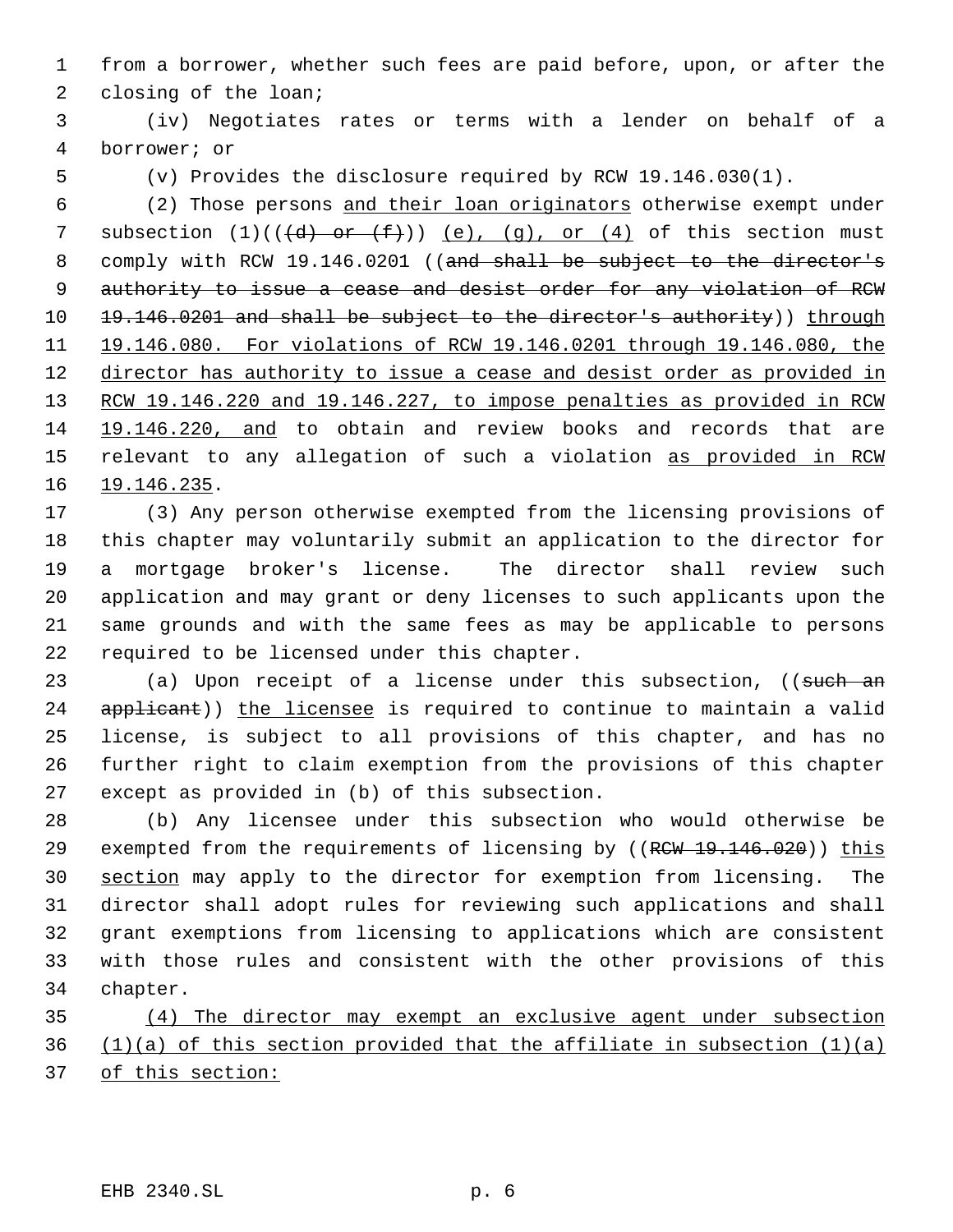(a) Applies for and maintains a license as provided by subsection (3) of this section;

 (b) Has on file with the director a binding written agreement under which the affiliate assumes responsibility for the exclusive agent's 5 violations of this chapter or rules adopted under this chapter; and

 (c) Maintains a bond or other security in an amount required by the director that runs to the benefit of the state and any person who 8 suffers loss by reason of the exclusive agent's violation of this 9 chapter or rules adopted under this chapter.

 **Sec. 4.** RCW 19.146.0201 and 1997 c 106 s 3 are each amended to read as follows:

 It is a violation of this chapter for a loan originator, mortgage broker required to be licensed under this chapter, or mortgage broker 14 otherwise exempted from this chapter under RCW 19.146.020(1) (((d) or 15  $(f)$  in connection with a residential mortgage loan)) (e), (q), or (4) to:

 (1) Directly or indirectly employ any scheme, device, or artifice to defraud or mislead borrowers or lenders or to defraud any person;

(2) Engage in any unfair or deceptive practice toward any person;

(3) Obtain property by fraud or misrepresentation;

 (4) Solicit or enter into a contract with a borrower that provides in substance that the mortgage broker may earn a fee or commission through the mortgage broker's "best efforts" to obtain a loan even though no loan is actually obtained for the borrower;

 (5) Solicit, advertise, or enter into a contract for specific interest rates, points, or other financing terms unless the terms are actually available at the time of soliciting, advertising, or contracting from a person exempt from licensing under RCW 19.146.020(1) 29 ( $(\overline{f} + \overline{f})$ ) (g) or (h) or a lender with whom the mortgage broker 30 maintains a written correspondent or loan ((brokerage)) broker agreement under RCW 19.146.040;

 (6) Fail to make disclosures to loan applicants and noninstitutional investors as required by RCW 19.146.030 and any other applicable state or federal law;

 (7) Make, in any manner, any false or deceptive statement or representation with regard to the rates, points, or other financing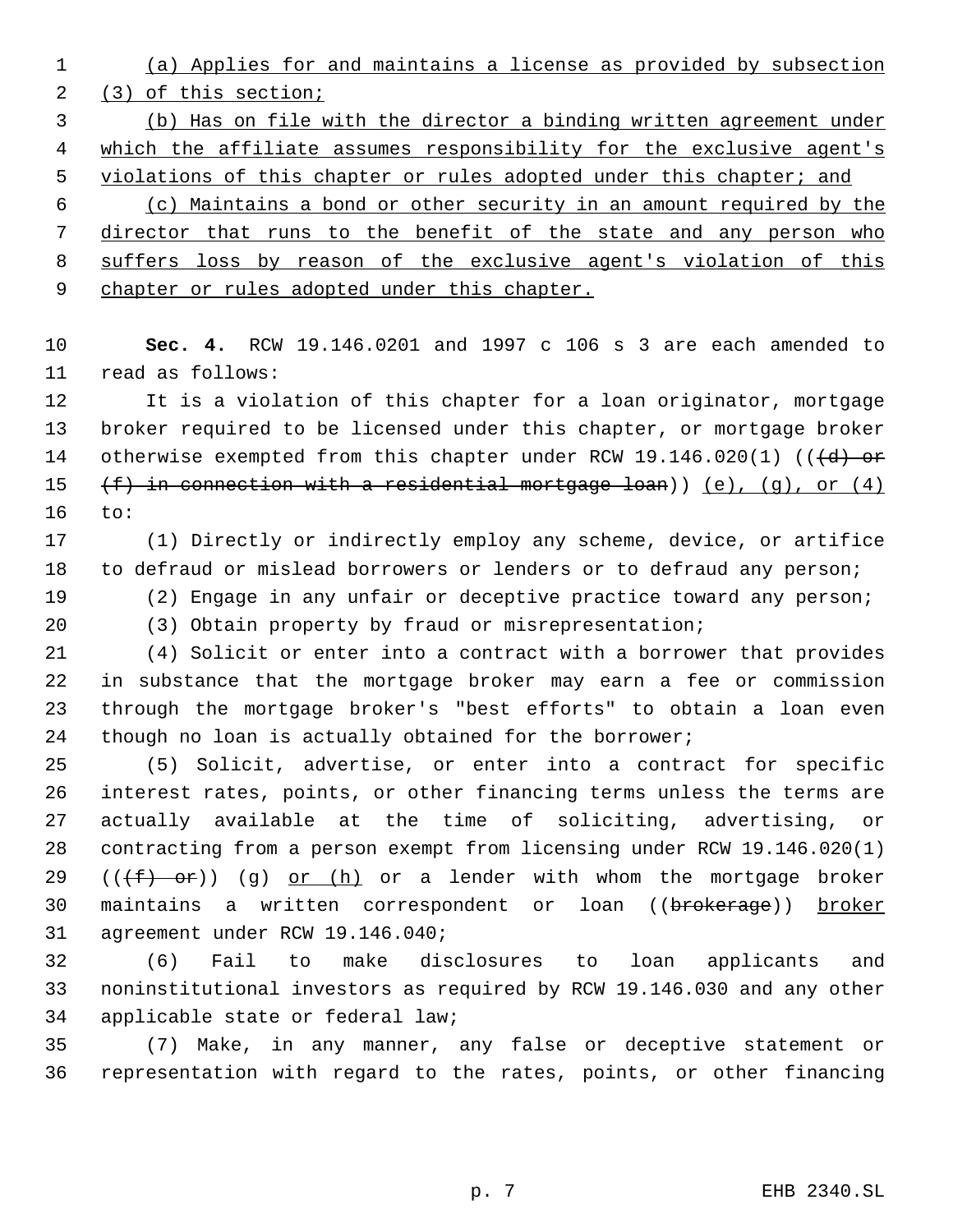terms or conditions for a residential mortgage loan or engage in bait and switch advertising;

 (8) Negligently make any false statement or knowingly and willfully make any omission of material fact in connection with any reports filed by a mortgage broker or in connection with any investigation conducted by the department;

 (9) Make any payment, directly or indirectly, to any appraiser of a property, for the purposes of influencing the independent judgment of the appraiser with respect to the value of the property;

 (10) Advertise any rate of interest without conspicuously disclosing the annual percentage rate implied by such rate of interest 12 ((or otherwise));

13 (11) Fail to comply with any requirement of the truth-in-lending 14 act, 15 U.S.C. Sec. 1601 and Requlation Z, 12 C.F.R. Sec. 226( $(\tau)$ ); the real estate settlement procedures act, 12 U.S.C. Sec. 2601 and 16 Regulation X, 24 C.F.R. Sec. 3500( $(-\text{or})$ ); the equal credit opportunity act, 15 U.S.C. Sec. 1691 and Regulation B, Sec. 202.9, 202.11, and 18 202.12(( $\frac{1}{7}$  as now or hereafter amended, in any advertising of 19 residential mortgage loans or any other mortgage brokerage activity)) $i$  Title V, Subtitle A of the financial modernization act of 1999 (known as the "Gramm-Leach-Bliley act"), 12 U.S.C. Secs. 6801-6809; the federal trade commission's privacy rules, 16 C.F.R. Parts 313-314, mandated by the Gramm-Leach-Bliley act; the home mortgage disclosure 24 act, 12 U.S.C. Sec. 2801 et seq. and Regulation C, home mortgage disclosure; the federal trade commission act, 12 C.F.R. Part 203, 15 26 U.S.C. Sec. 45(a); the telemarketing and consumer fraud and abuse act, 15 U.S.C. Secs. 6101 to 6108; and the federal trade commission telephone sales rule, 16 C.F.R. Part 310, as these acts existed on the effective date of this section, or such subsequent date as may be provided by the department by rule, in any advertising of residential mortgage loans, or any other applicable mortgage broker or loan 32 originator activities covered by the acts. The department may adopt by rule requirements that mortgage brokers and loan originators comply with other applicable federal statutes and regulations in any advertising of residential mortgage loans, or any other mortgage broker or loan originator activity;

 ( $(\overline{+11})$ )  $(12)$  Fail to pay third-party providers no later than thirty days after the recording of the loan closing documents or ninety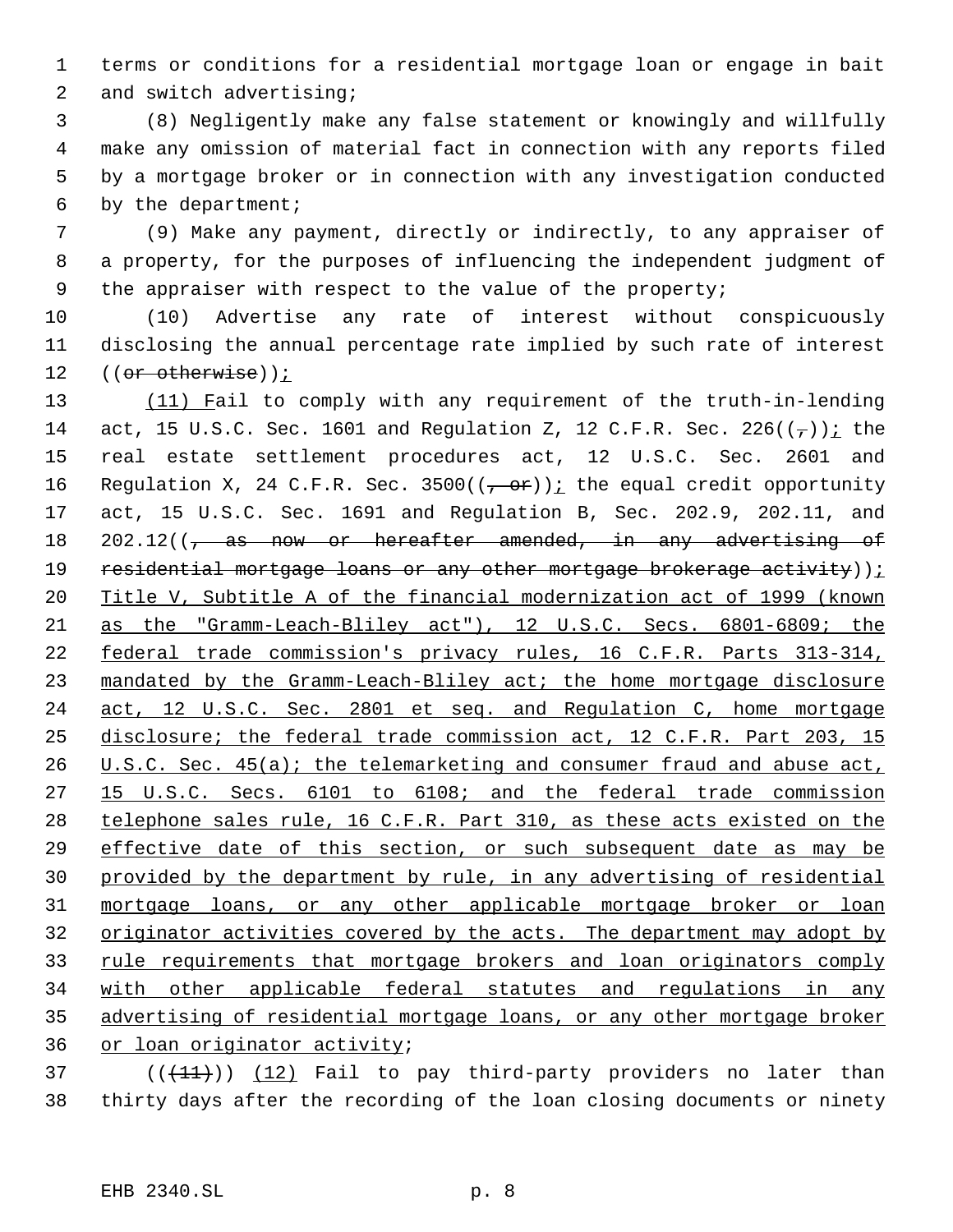days after completion of the third-party service, whichever comes first, unless otherwise agreed or unless the third-party service provider has been notified in writing that a bona fide dispute exists regarding the performance or quality of the third-party service;

 (( $\left(\frac{12}{12}\right)$ ) (13) Collect, charge, attempt to collect or charge or use or propose any agreement purporting to collect or charge any fee prohibited by RCW 19.146.030 or 19.146.070;

8  $((+13))$   $(14)(a)$  Except when complying with (b) and (c) of this 9 subsection,  $((\pm e))$  act as a  $((\text{mortrage between}))$  loan originator in any 10 transaction (i) in which the ((mortgage broker)) loan originator acts or has acted as a real estate broker or salesperson or (ii) in which another person doing business under the same licensed real estate 13 broker acts or has acted as a real estate broker or salesperson;

14 (b) Prior to providing mortgage ((broker)) services to the 15 borrower, ((the mortgage broker)) a loan originator, in addition to other disclosures required by this chapter and other laws, shall provide to the borrower the following written disclosure:

 THIS IS TO GIVE YOU NOTICE THAT I OR ONE OF MY ASSOCIATES HAVE/HAS ACTED AS A REAL ESTATE BROKER OR SALESPERSON REPRESENTING THE BUYER/SELLER IN THE SALE OF THIS PROPERTY TO 21 YOU. I AM ALSO A ((<del>LICENSED MORTGAGE BROKER</del>)) LOAN ORIGINATOR, AND WOULD LIKE TO PROVIDE MORTGAGE ((BROKERAGE)) SERVICES TO YOU IN CONNECTION WITH YOUR LOAN TO PURCHASE THE PROPERTY. YOU ARE NOT REQUIRED TO USE ME AS A ((MORTGAGE BROKER)) LOAN ORIGINATOR IN CONNECTION WITH THIS TRANSACTION. YOU ARE FREE TO COMPARISON SHOP WITH OTHER MORTGAGE BROKERS AND LENDERS, AND TO SELECT ANY MORTGAGE BROKER OR LENDER OF YOUR CHOOSING; and

 (c) A real estate broker or salesperson licensed under chapter 18.85 RCW who also acts as a mortgage broker shall carry on such 30 mortgage ((brokerage)) broker business activities and shall maintain 31 such person's mortgage ((brokerage)) broker business records separate 32 and apart from the real estate ((brokerage)) broker activities conducted pursuant to chapter 18.85 RCW. Such activities shall be deemed separate and apart even if they are conducted at an office location with a common entrance and mailing address, so long as each business is clearly identified by a sign visible to the public, each business is physically separated within the office facility, and no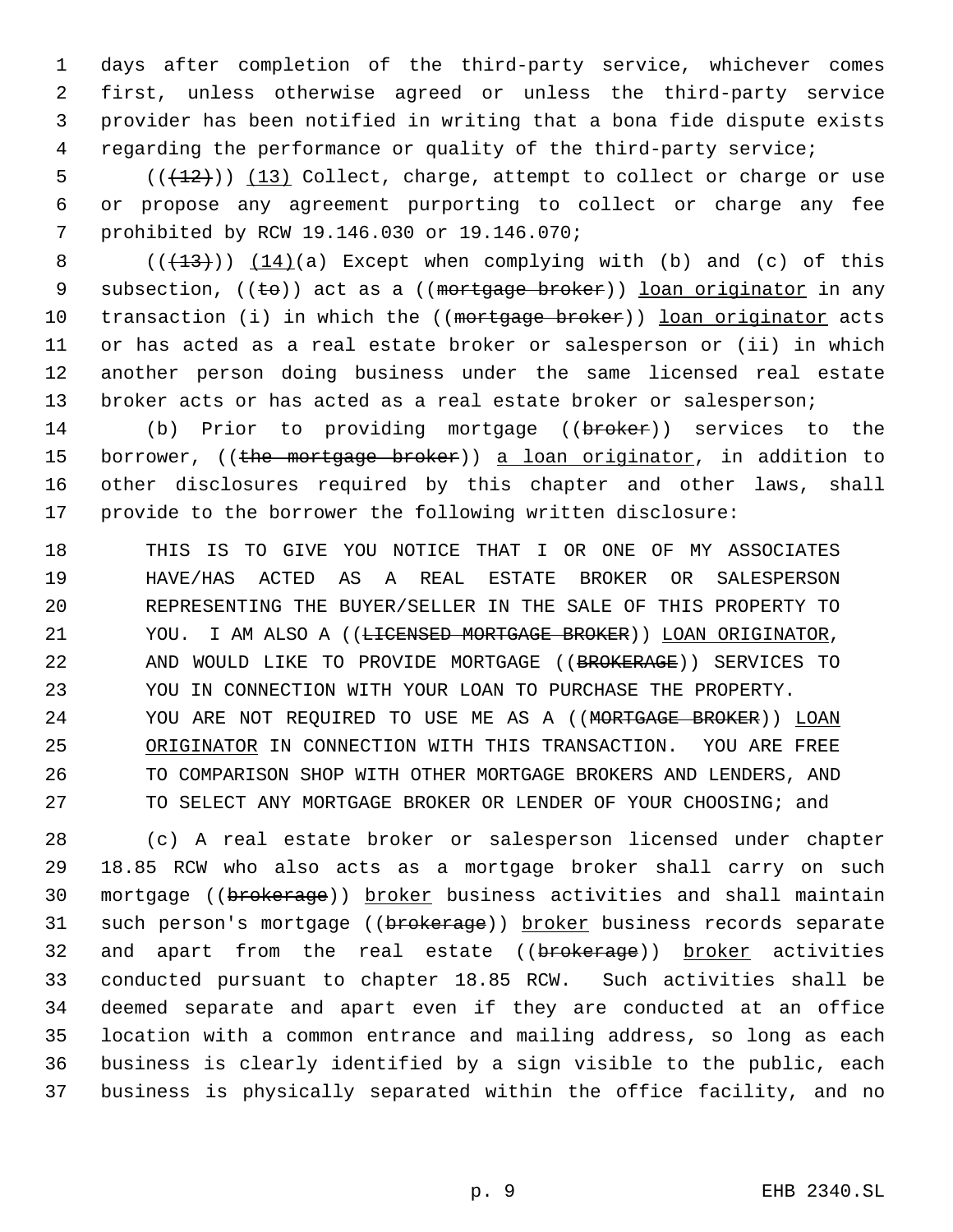deception of the public as to the separate identities of the 2 ((brokerage)) broker business firms results. This subsection (( $\left(\frac{13}{13}\right)$ ) (14)(c) shall not require a real estate broker or salesperson licensed under chapter 18.85 RCW who also acts as a mortgage broker to maintain a physical separation within the office facility for the conduct of its 6 real estate and mortgage ((brokerage)) broker activities where the director determines that maintaining such physical separation would constitute an undue financial hardship upon the mortgage broker and is unnecessary for the protection of the public; or

 $((+14))$  (15) Fail to comply with any provision of RCW 19.146.030 through 19.146.080 or any rule adopted under those sections.

 **Sec. 5.** RCW 19.146.030 and 1997 c 106 s 4 are each amended to read as follows:

 (1) Within three business days following receipt of a loan 15 application or any moneys from a borrower, a mortgage broker or loan 16 originator on behalf of the mortgage broker shall provide to each borrower a full written disclosure containing an itemization and explanation of all fees and costs that the borrower is required to pay in connection with obtaining a residential mortgage loan, and specifying the fee or fees which inure to the benefit of the mortgage broker and other such disclosures as may be required by rule. A good faith estimate of a fee or cost shall be provided if the exact amount of the fee or cost is not determinable. This subsection shall not be construed to require disclosure of the distribution or breakdown of loan fees, discount, or points between the mortgage broker and any lender or investor.

(2) The written disclosure shall contain the following information:

 (a) The annual percentage rate, finance charge, amount financed, total amount of all payments, number of payments, amount of each payment, amount of points or prepaid interest and the conditions and terms under which any loan terms may change between the time of disclosure and closing of the loan; and if a variable rate, the circumstances under which the rate may increase, any limitation on the increase, the effect of an increase, and an example of the payment terms resulting from an increase. Disclosure in compliance with the requirements of the truth-in-lending act, 15 U.S.C. Sec. 1601 and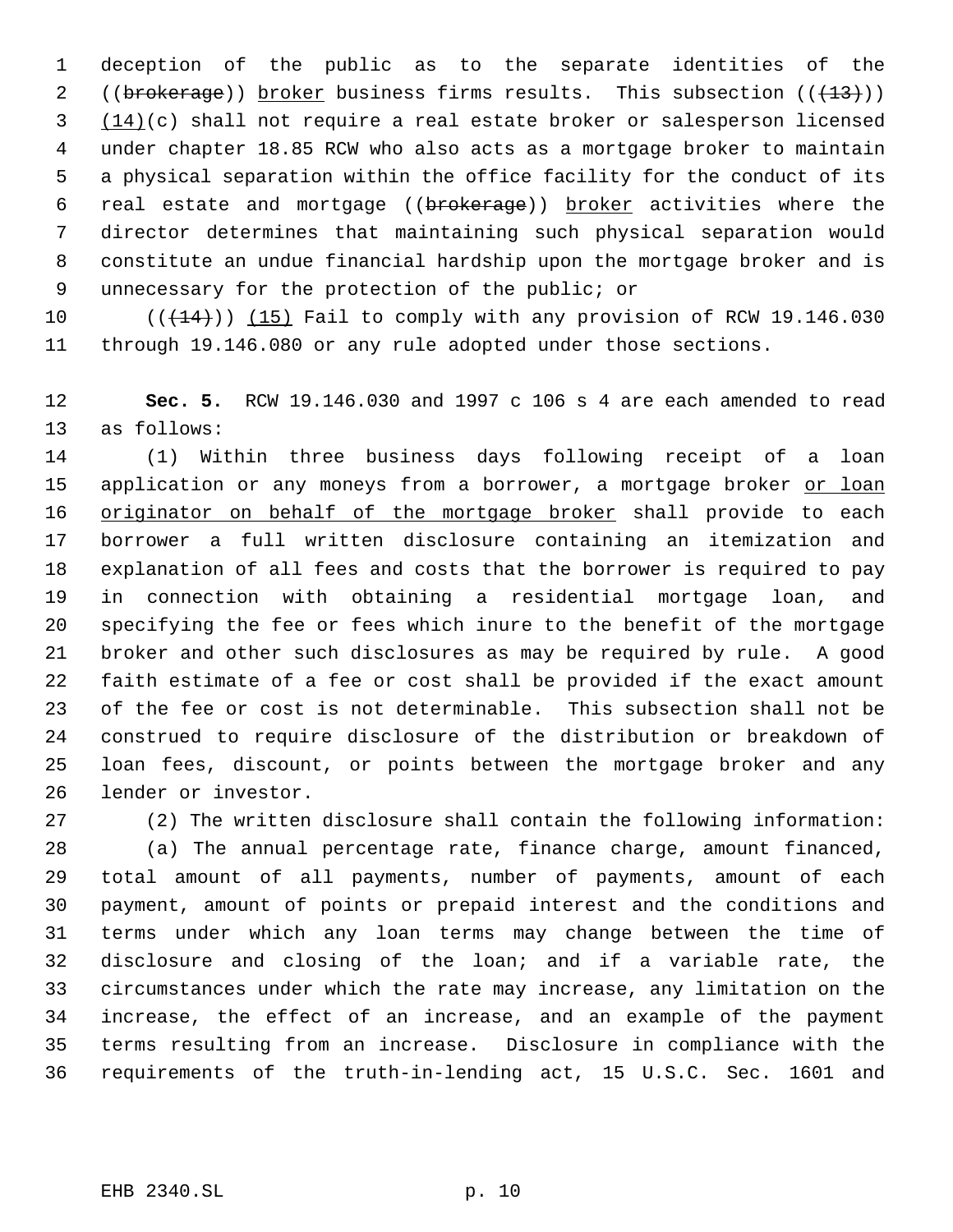Regulation Z, 12 C.F.R. Sec. 226, as now or hereafter amended, shall be deemed to comply with the disclosure requirements of this subsection;

 (b) The itemized costs of any credit report, appraisal, title report, title insurance policy, mortgage insurance, escrow fee, property tax, insurance, structural or pest inspection, and any other third-party provider's costs associated with the residential mortgage loan. Disclosure through good faith estimates of settlement services and special information booklets in compliance with the requirements of the real estate settlement procedures act, 12 U.S.C. Sec. 2601, and Regulation X, 24 C.F.R. Sec. 3500, as now or hereafter amended, shall be deemed to comply with the disclosure requirements of this subsection;

 (c) If applicable, the cost, terms, duration, and conditions of a lock-in agreement and whether a lock-in agreement has been entered, and whether the lock-in agreement is guaranteed by the mortgage broker or lender, and if a lock-in agreement has not been entered, disclosure in a form acceptable to the director that the disclosed interest rate and terms are subject to change;

 (d) A statement that if the borrower is unable to obtain a loan for any reason, the mortgage broker must, within five days of a written request by the borrower, give copies of any appraisal, title report, or credit report paid for by the borrower to the borrower, and transmit the appraisal, title report, or credit report to any other mortgage 24 broker or lender to whom the borrower directs the documents to be sent;

 (e) Whether and under what conditions any lock-in fees are refundable to the borrower; and

 (f) A statement providing that moneys paid by the borrower to the mortgage broker for third-party provider services are held in a trust account and any moneys remaining after payment to third-party providers will be refunded.

 (3) If subsequent to the written disclosure being provided under this section, a mortgage broker or loan originator enters into a lock- in agreement with a borrower or represents to the borrower that the borrower has entered into a lock-in agreement, then no less than three 35 business days thereafter including Saturdays, the mortgage broker or loan originator shall deliver or send by first-class mail to the borrower a written confirmation of the terms of the lock-in agreement,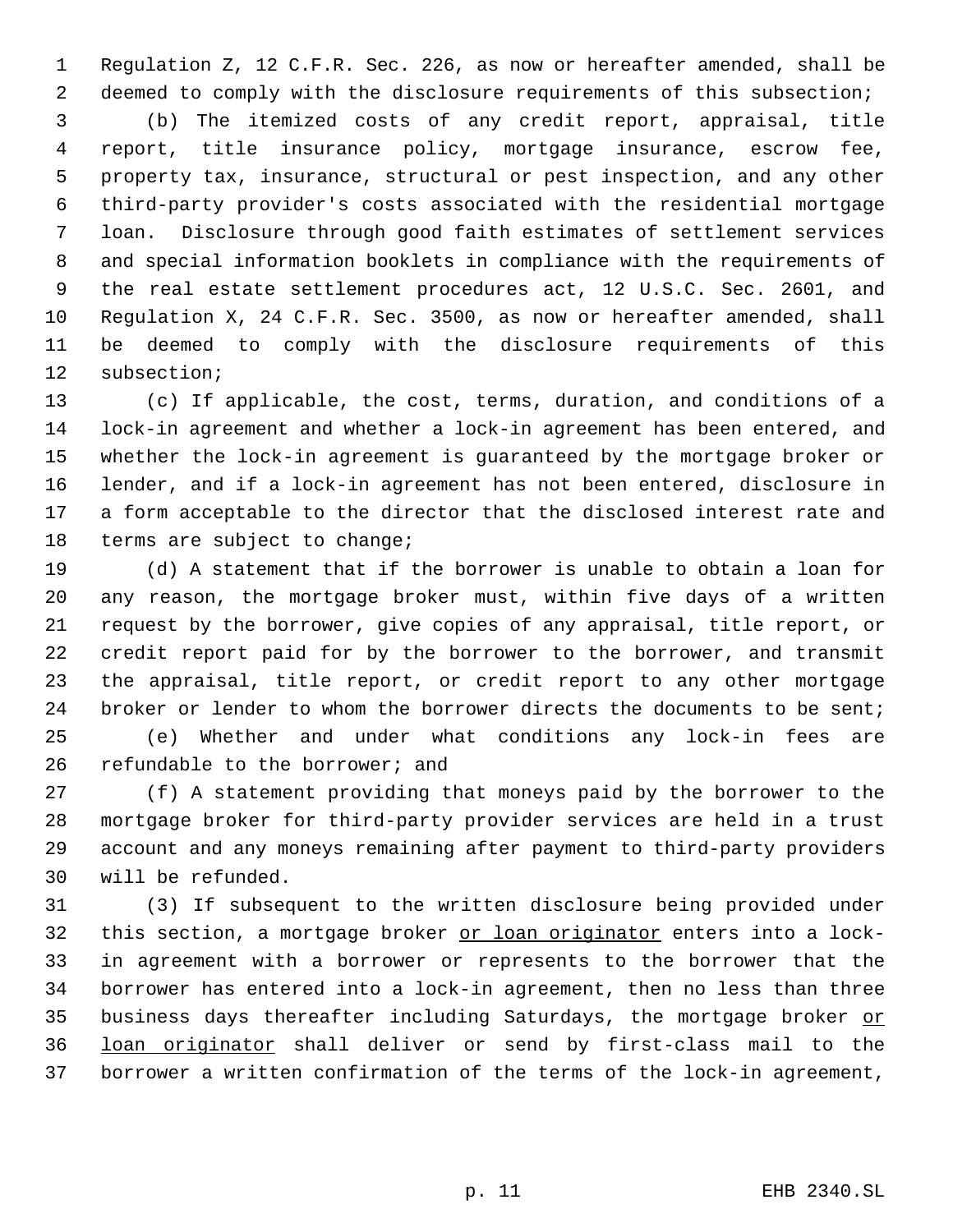which shall include a copy of the disclosure made under subsection  $2(2)(c)$  of this section.

 (4) A mortgage broker or loan originator on behalf of a mortgage 4 broker shall not charge any fee that inures to the benefit of the mortgage broker if it exceeds the fee disclosed on the written disclosure pursuant to this section, unless (a) the need to charge the fee was not reasonably foreseeable at the time the written disclosure 8 was provided and (b) the mortgage broker or loan originator on behalf 9 of a mortgage broker has provided to the borrower, no less than three business days prior to the signing of the loan closing documents, a clear written explanation of the fee and the reason for charging a fee exceeding that which was previously disclosed. However, if the 13 borrower's closing costs on the final settlement statement, excluding prepaid escrowed costs of ownership as defined by rule, does not exceed the total closing costs in the most recent good faith estimate, excluding prepaid escrowed costs of ownership as defined by rule, no other disclosures shall be required by this subsection.

 **Sec. 6.** RCW 19.146.040 and 1994 c 33 s 19 are each amended to read as follows:

 (1) Every contract between a mortgage broker, or a loan originator, and a borrower shall be in writing and shall contain the entire agreement of the parties.

 (2) Any contract under this section entered by a loan originator shall be binding on the mortgage broker.

 (3) A mortgage broker shall have a written correspondent or loan 26 ((brokerage)) broker agreement with a lender before any solicitation of, or contracting with, the public.

 **Sec. 7.** RCW 19.146.060 and 1997 c 106 s 6 are each amended to read as follows:

 (1) A mortgage broker shall use generally accepted accounting principles.

 (2) Except as otherwise provided in subsection (3) of this section, a mortgage broker shall maintain accurate and current books and records 34 which shall be readily available at ((the mortgage broker's usual 35 business)) a location available to the director until at least twenty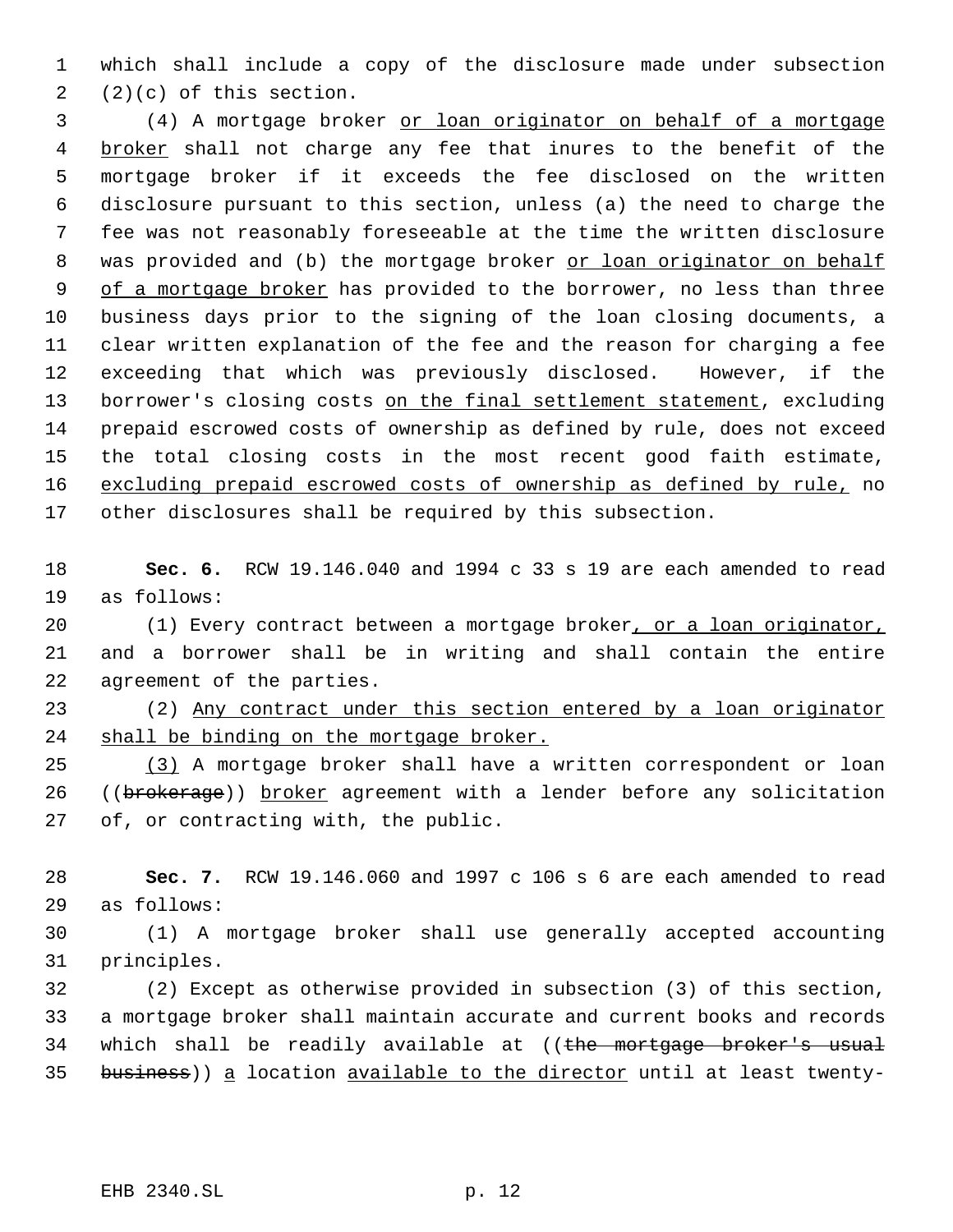five months have elapsed following the effective period to which the books and records relate.

 (3) Where a mortgage broker's usual business location is outside of the state of Washington, the mortgage broker shall, as determined by the director by rule, either maintain its books and records at a location in this state, or reimburse the director for his or her expenses, including but not limited to transportation, food, and lodging expenses, relating to any examination or investigation resulting under this chapter.

(4) "Books and records" includes but is not limited to:

 (a) Copies of all advertisements placed by or at the request of the mortgage broker which mention rates or fees. In the case of radio or television advertisements, or advertisements placed on a telephonic information line or other electronic source of information including but not limited to a computer data base or electronic bulletin board, a mortgage broker shall keep copies of the precise script for the advertisement. All advertisement records shall include for each advertisement the date or dates of publication and name of each periodical, broadcast station, or telephone information line which published the advertisement or, in the case of a flyer or other material distributed by the mortgage broker, the dates, methods, and areas of distribution; and

 (b) Copies of all documents, notes, computer records if not stored in printed form, correspondence or memoranda relating to a borrower from whom the mortgage broker has accepted a deposit or other funds, or accepted a residential mortgage loan application or with whom the mortgage broker has entered into an agreement to assist in obtaining a residential mortgage loan.

 **Sec. 8.** RCW 19.146.070 and 1993 c 468 s 13 are each amended to read as follows:

 (1) Except as otherwise permitted by this section, a mortgage broker shall not receive a fee, commission, or compensation of any kind in connection with the preparation, negotiation, and brokering of a residential mortgage loan unless a borrower actually obtains a loan from a lender on the terms and conditions agreed upon by the borrower 36 and mortgage broker. A loan originator may not accept a fee,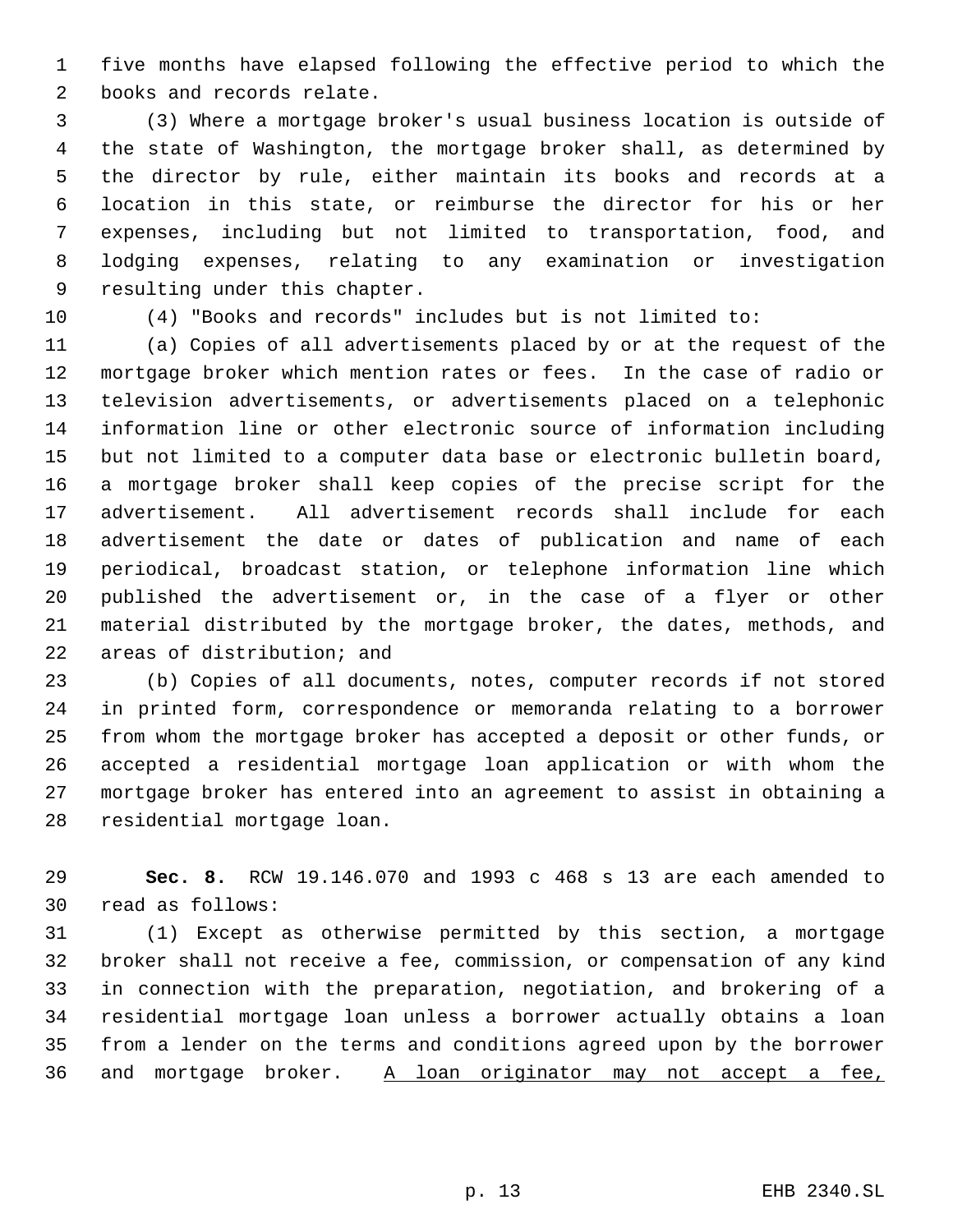commission, or compensation of any kind from borrowers in connection

 with the preparation, negotiation, and brokering of a residential mortgage loan.

(2) A mortgage broker may:

 (a) If the mortgage broker has obtained for the borrower a written commitment from a lender for a loan on the terms and conditions agreed upon by the borrower and the mortgage broker, and the borrower fails to close on the loan through no fault of the mortgage broker, charge a fee not to exceed three hundred dollars for services rendered, preparation of documents, or transfer of documents in the borrower's file which were prepared or paid for by the borrower if the fee is not otherwise prohibited by the Truth-in-Lending Act, 15 U.S.C. Sec. 1601, and Regulation Z, 12 C.F.R. Sec. 226, as now or hereafter amended; or

 (b) Solicit or receive fees for third party provider goods or services in advance. Fees for any goods or services not provided must be refunded to the borrower and the mortgage broker may not charge more for the goods and services than the actual costs of the goods or services charged by the third party provider.

19 (3) A loan originator may not solicit or receive fees for a third- party provider of goods or services except that a loan originator may transfer funds from a borrower to a licensed mortgage broker, exempt mortgage broker, or third-party provider, if the loan originator does 23 not deposit, hold, retain, or use the funds for any purpose other than 24 the payment of bona fide fees to third-party providers.

 **Sec. 9.** RCW 19.146.200 and 1997 c 106 s 8 are each amended to read as follows:

27 (1) A person, unless specifically exempted from this chapter under 28 RCW 19.146.020, may not engage in the business of a mortgage broker( $(\tau$ 29 except as an employee of a person licensed or exempt from licensing,)) 30 or loan originator without first obtaining and maintaining a license 31 under this chapter. ((However, a person who independently contracts with a licensed mortgage broker need not be licensed if the licensed mortgage broker and the independent contractor have on file with the director a binding written agreement under which the licensed mortgage broker assumes responsibility for the independent contractor's violations of any provision of this chapter or rules adopted under this 37 chapter; and if the licensed mortgage broker's bond or other security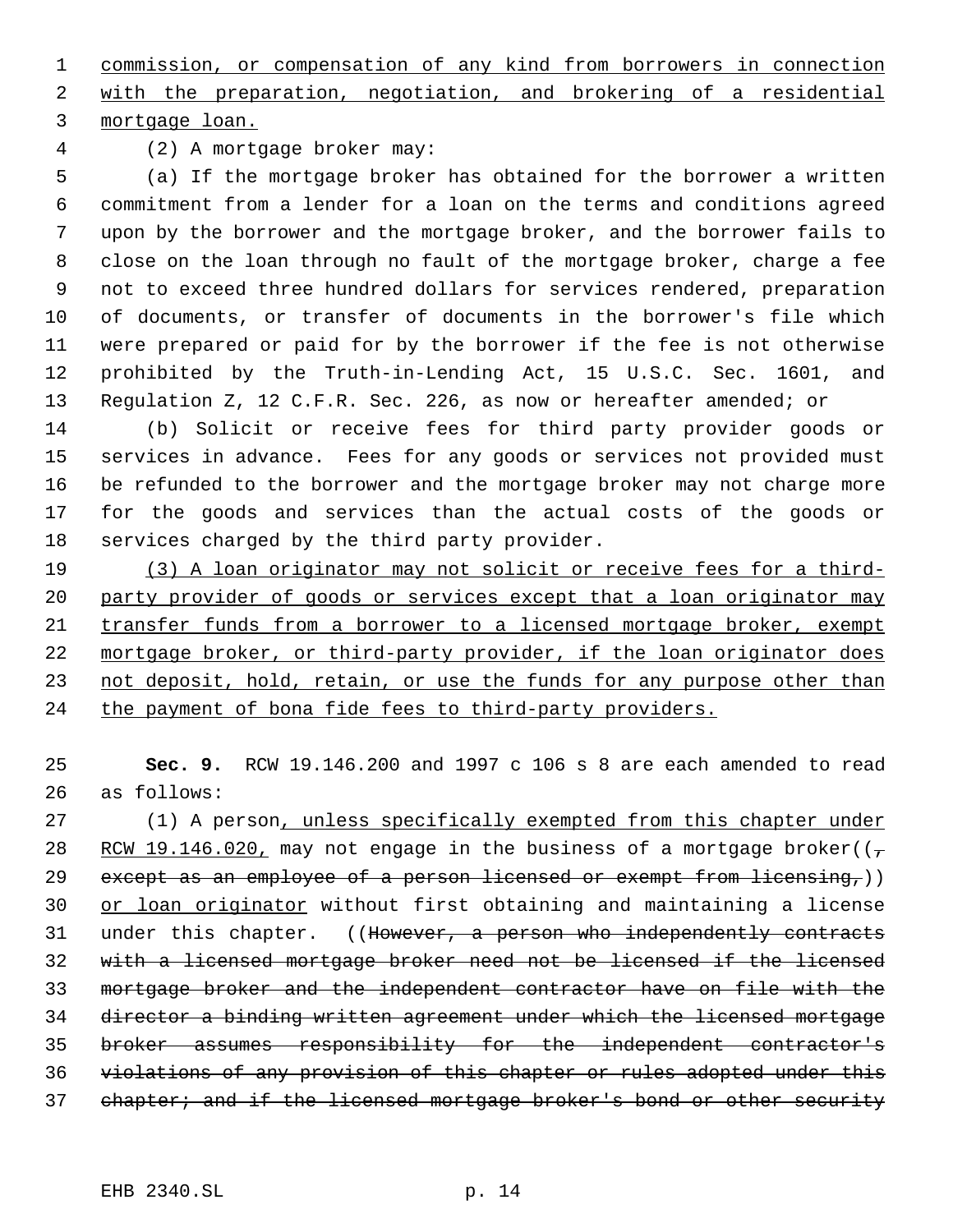required under this chapter runs to the benefit of the state and any 2 person who suffers loss by reason of the independent contractor's violation of any provision of this chapter or rules adopted under this chapter.))

 (2) A person may not bring a suit or action for the collection of compensation ((as a mortgage broker)) in connection with a residential mortgage loan unless the plaintiff alleges and proves that he or she was a duly licensed mortgage broker, or exempt from the license requirement of this chapter, at the time of offering to perform or performing any such an act or service regulated by this chapter. 11 ((This subsection does not apply to suits or actions for the collection 12 or compensation for services performed prior to October 31, 1993.))

13 (3) ((The)) A mortgage broker license must be prominently displayed in the mortgage broker's place of business.

 (4) Every licensed mortgage broker must at all times have a designated broker responsible for all activities of the mortgage broker 17 in conducting the business of a mortgage broker. A designated broker, 18 principal, or owner who has supervisory authority over a mortgage broker is responsible for a licensee's, employee's, or independent 20 contractor's violations of this chapter and its rules if:

 (a) The designated broker, principal, or owner directs or instructs the conduct or, with knowledge of the specific conduct, approves or allows the conduct; or

24 (b) The designated broker, principal, or owner who has supervisory authority over the licensed mortgage broker knows or by the exercise of 26 reasonable care and inquiry should have known of the conduct, at a time when its consequences can be avoided or mitigated and fails to take 28 reasonable remedial action.

 **Sec. 10.** RCW 19.146.205 and 2001 c 177 s 4 are each amended to read as follows:

 (1) Application for a mortgage broker license under this chapter shall be in writing and in the form prescribed by the director. The application shall contain at least the following information:

 (a) The name, address, date of birth, and social security number of the applicant, and any other names, dates of birth, or social security numbers previously used by the applicant, unless waived by the director;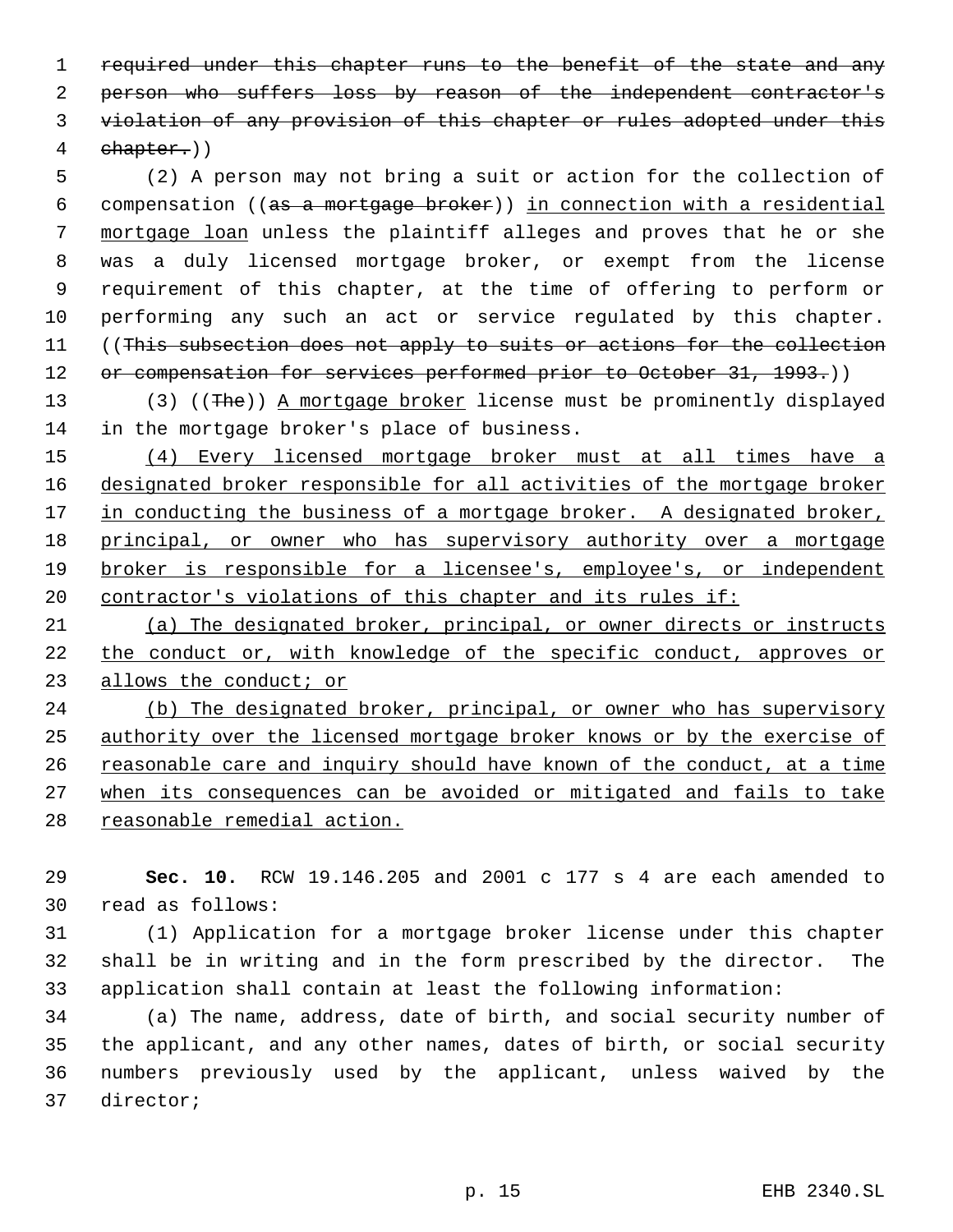(b) If the applicant is a partnership or association, the name, address, date of birth, and social security number of each general partner or principal of the association, and any other names, dates of birth, or social security numbers previously used by the members, unless waived by the director;

 (c) If the applicant is a corporation, the name, address, date of birth, and social security number of each officer, director, registered agent, and each principal stockholder, and any other names, dates of birth, or social security numbers previously used by the officers, directors, registered agents, and principal stockholders unless waived by the director;

 (d) The street address, county, and municipality where the principal business office is to be located;

 (e) The name, address, date of birth, and social security number of the applicant's designated broker, and any other names, dates of birth, or social security numbers previously used by the designated broker and a complete set of the designated broker's fingerprints taken by an 18 authorized law enforcement officer; and

 (f) Such other information regarding the applicant's or designated broker's background, financial responsibility, experience, character, and general fitness as the director may require by rule.

22 (2) ((The director may exchange fingerprint data with the federal 23 bureau of investigation.)) As a part of or in connection with an 24 application for any license under this section, the applicant shall furnish information concerning his or her identity, including 26 fingerprints for submission to the Washington state patrol, the federal bureau of investigation, and any governmental agency or entity authorized to receive this information for a state and national criminal history background check; personal history; experience; business record; purposes; and other pertinent facts, as the director may reasonably require. As part of or in connection with an application for a license under this chapter, the director is authorized to receive criminal history record information that includes nonconviction data as defined in RCW 10.97.030. The department may only disseminate nonconviction data obtained under this section to criminal justice agencies. This section does not apply to financial institutions regulated under chapters 31.12 and 31.13 RCW and Titles 30, 32, and 33 RCW.

EHB 2340.SL p. 16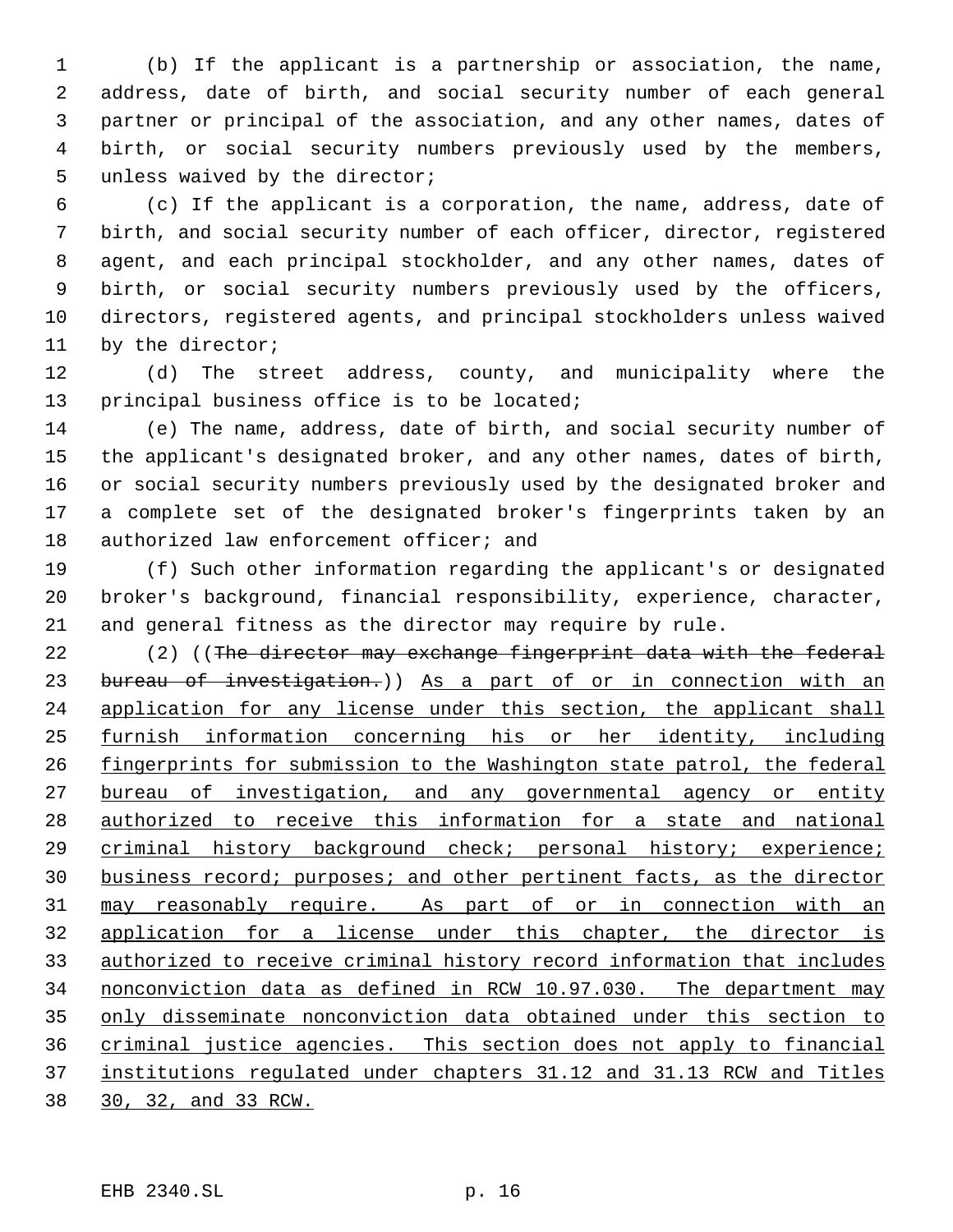(3) At the time of filing an application for a license under this chapter, each applicant shall pay to the director the appropriate application fee in an amount determined by rule of the director in accordance with RCW 43.24.086 to cover, but not exceed, the cost of processing and reviewing the application. The director shall deposit the moneys in the financial services regulation fund, unless the consumer services account is created as a dedicated, nonappropriated account, in which case the director shall deposit the moneys in the consumer services account.

 (4)(a) Each applicant for a mortgage broker's license shall file and maintain a surety bond, in an amount of not greater than sixty thousand dollars nor less than twenty thousand dollars which the director deems adequate to protect the public interest, executed by the applicant as obligor and by a surety company authorized to do a surety business in this state as surety. The bonding requirement as established by the director may take the form of a uniform bond amount for all licensees or the director may establish by rule a schedule establishing a range of bond amounts which shall vary according to the 19 annual average number of loan originators ((or independent 20 contractors)) of a licensee. The bond shall run to the state of Washington as obligee, and shall run first to the benefit of the borrower and then to the benefit of the state and any person or persons who suffer loss by reason of the applicant's or its loan originator's violation of any provision of this chapter or rules adopted under this chapter. The bond shall be conditioned that the obligor as licensee will faithfully conform to and abide by this chapter and all rules adopted under this chapter, and shall reimburse all persons who suffer loss by reason of a violation of this chapter or rules adopted under this chapter. Borrowers shall be given priority over the state and other persons. The state and other third parties shall be allowed to receive distribution pursuant to a valid claim against the remainder of the bond. In the case of claims made by any person or entity who is not a borrower, no final judgment may be entered prior to one hundred eighty days following the date the claim is filed. The bond shall be continuous and may be canceled by the surety upon the surety giving written notice to the director of its intent to cancel the bond. The cancellation shall be effective thirty days after the notice is received by the director. Whether or not the bond is renewed,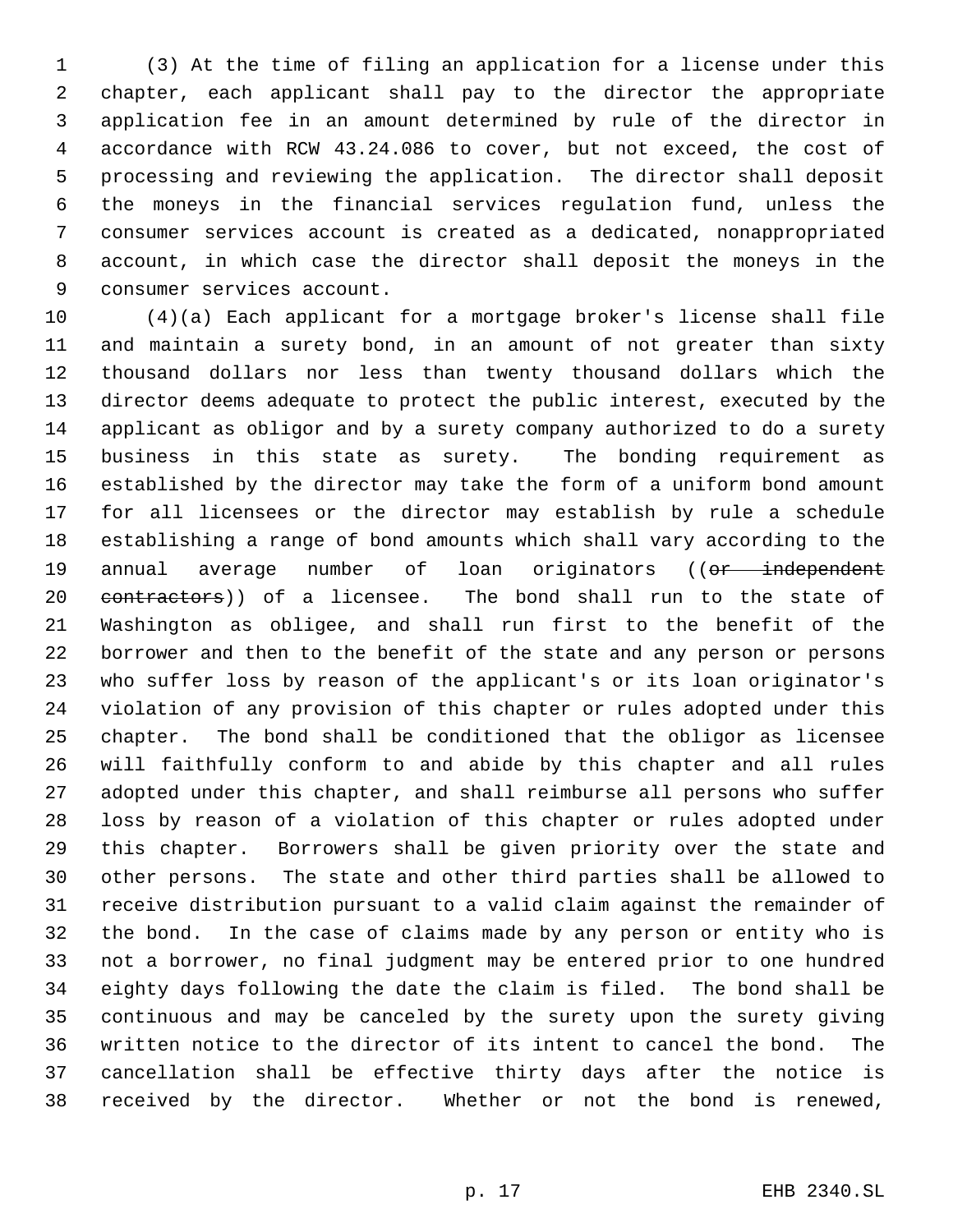continued, reinstated, reissued, or otherwise extended, replaced, or modified, including increases or decreases in the penal sum, it shall be considered one continuous obligation, and the surety upon the bond shall not be liable in an aggregate or cumulative amount exceeding the penal sum set forth on the face of the bond. In no event shall the penal sum, or any portion thereof, at two or more points in time be added together in determining the surety's liability. The bond shall not be liable for any penalties imposed on the licensee, including, but not limited to, any increased damages or attorneys' fees, or both, awarded under RCW 19.86.090. The applicant may obtain the bond directly from the surety or through a group bonding arrangement involving a professional organization comprised of mortgage brokers if the arrangement provides at least as much coverage as is required under this subsection.

 (b) Subsection (4)(b) and (c) of this section applies only to 16 applications received on or before January 1, 2007. Before January 1, 17 2007, in lieu of a surety bond, the applicant may, upon approval by the 18 director, file with the director a certificate of deposit, irrevocable letter of credit, or such other instrument as approved by the director by rule, drawn in favor of the director for an amount equal to the required bond.

22 (c) Before January 1, 2007, in lieu of the surety bond or compliance with (b) of this subsection, an applicant may obtain insurance or coverage from an association comprised of mortgage brokers that is organized as a mutual corporation for the sole purpose of insuring or self-insuring claims that may arise from a violation of this chapter. An applicant may only substitute coverage under this subsection for the requirements of (a) or (b) of this subsection if the director, with the consent of the insurance commissioner, has authorized such association to organize a mutual corporation under such terms and conditions as may be imposed by the director to ensure that the corporation is operated in a financially responsible manner to pay any claims within the financial responsibility limits specified in (a) of this subsection.

 **Sec. 11.** RCW 19.146.210 and 1997 c 106 s 10 are each amended to read as follows: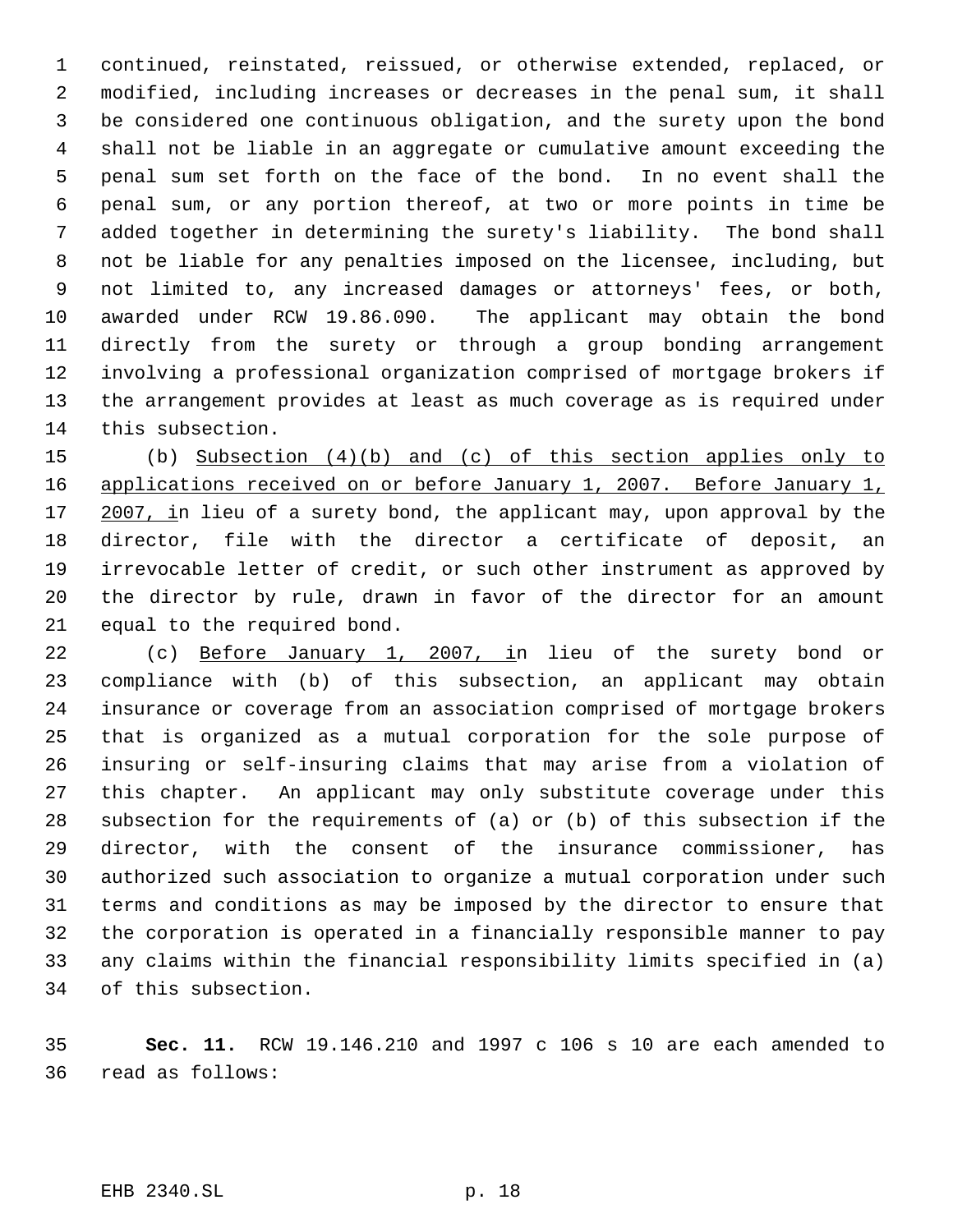(1) The director shall issue and deliver a mortgage broker license to an applicant if, after investigation, the director makes the following findings:

(a) The applicant has paid the required license fees;

(b) The applicant has complied with RCW 19.146.205;

 (c) Neither the applicant, any of its principals, or the designated broker have had a license issued under this chapter or any similar state statute suspended or revoked within five years of the filing of the present application;

 (d) Neither the applicant, any of its principals, or the designated broker have been convicted of a gross misdemeanor involving dishonesty or financial misconduct or a felony within seven years of the filing of the present application;

 (e) The designated broker, (i) has at least two years of experience 15 in the residential mortgage loan industry ((or has completed the 16 educational requirements established by rule of the director) and (ii) has passed a written examination whose content shall be established by 18 rule of the director;  $((and))$ 

19 (f) The applicant ((has)), its principals, and the designated 20 broker have demonstrated financial responsibility, character, and general fitness such as to command the confidence of the community and to warrant a belief that the business will be operated honestly, 23 fairly, and efficiently within the purposes of this chapter; and

 (g) Neither the applicant, any of its principals, or the designated broker have been found to be in violation of this chapter or rules.

 (2) If the director does not find the conditions of subsection (1) of this section have been met, the director shall not issue the license. The director shall notify the applicant of the denial and return to the applicant the bond or approved alternative and any remaining portion of the license fee that exceeds the department's actual cost to investigate the license.

32 (3) The director shall issue a mortgage broker license under this chapter to any licensee issued a license under chapter 468, Laws of 1993, that has a valid license and is otherwise in compliance with the provisions of this chapter.

 (4) A license issued pursuant to this ((chapter is valid)) section 37 expires on the date one year from the date of issuance ((with no fixed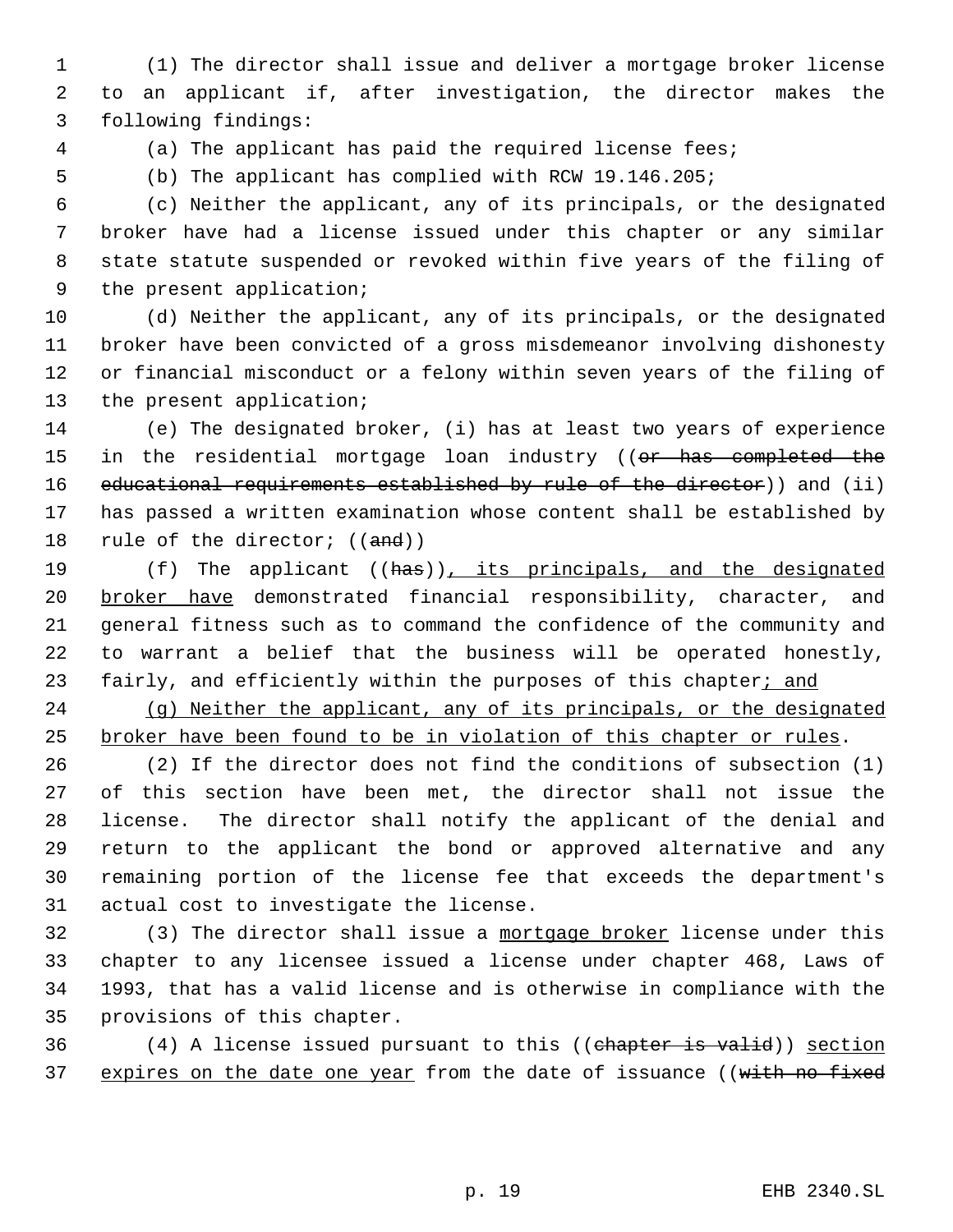date of expiration)) which, for license renewal purposes, is also the renewal date. The director shall adopt rules establishing the process for renewal of licenses.

 (5) A licensee may surrender a license by delivering to the director written notice of surrender, but the surrender does not affect the licensee's civil or criminal liability or any administrative 7 actions arising from acts or omissions occurring before such surrender. (6) To prevent undue delay in the issuance of a license and to facilitate the business of a mortgage broker, an interim license with a fixed date of expiration may be issued when the director determines that the mortgage broker has substantially fulfilled the requirements

- for licensing as defined by rule.
- **Sec. 12.** RCW 19.146.215 and 1997 c 106 s 11 are each amended to read as follows:

 The designated broker of every licensee shall complete an annual 16 continuing education requirement((, which the director shall define by 17 rule)). The director shall establish standards in rule for approval of professional organizations offering continuing education to designated 19 brokers. The director may approve continuing education taken by designated brokers in other states if the director is satisfied that such continuing education meets the requirements of the continuing education required by this chapter.

 **Sec. 13.** RCW 19.146.220 and 1997 c 106 s 12 and 1997 c 58 s 879 are each reenacted and amended to read as follows:

25  $(1)$  The director  $((shall))$  may enforce all laws and rules relating 26 to the licensing of mortgage brokers and loan originators, grant or 27 deny licenses to mortgage brokers and loan originators, and hold hearings.

29 (2) The director may impose ((the following sanctions:

30  $(a)$  Deny applications for licenses for:  $(i)$ ) fines or order restitution against licensees or other persons subject to this chapter, 32 or deny, suspend, decline to renew, or revoke licenses for:

 (a) Violations of orders, including cease and desist orders ((issued under this chapter; or (ii) any violation of RCW 19.146.050 or 19.146.0201 (1) through (9)));

36 (b) ((Suspend or revoke licenses for: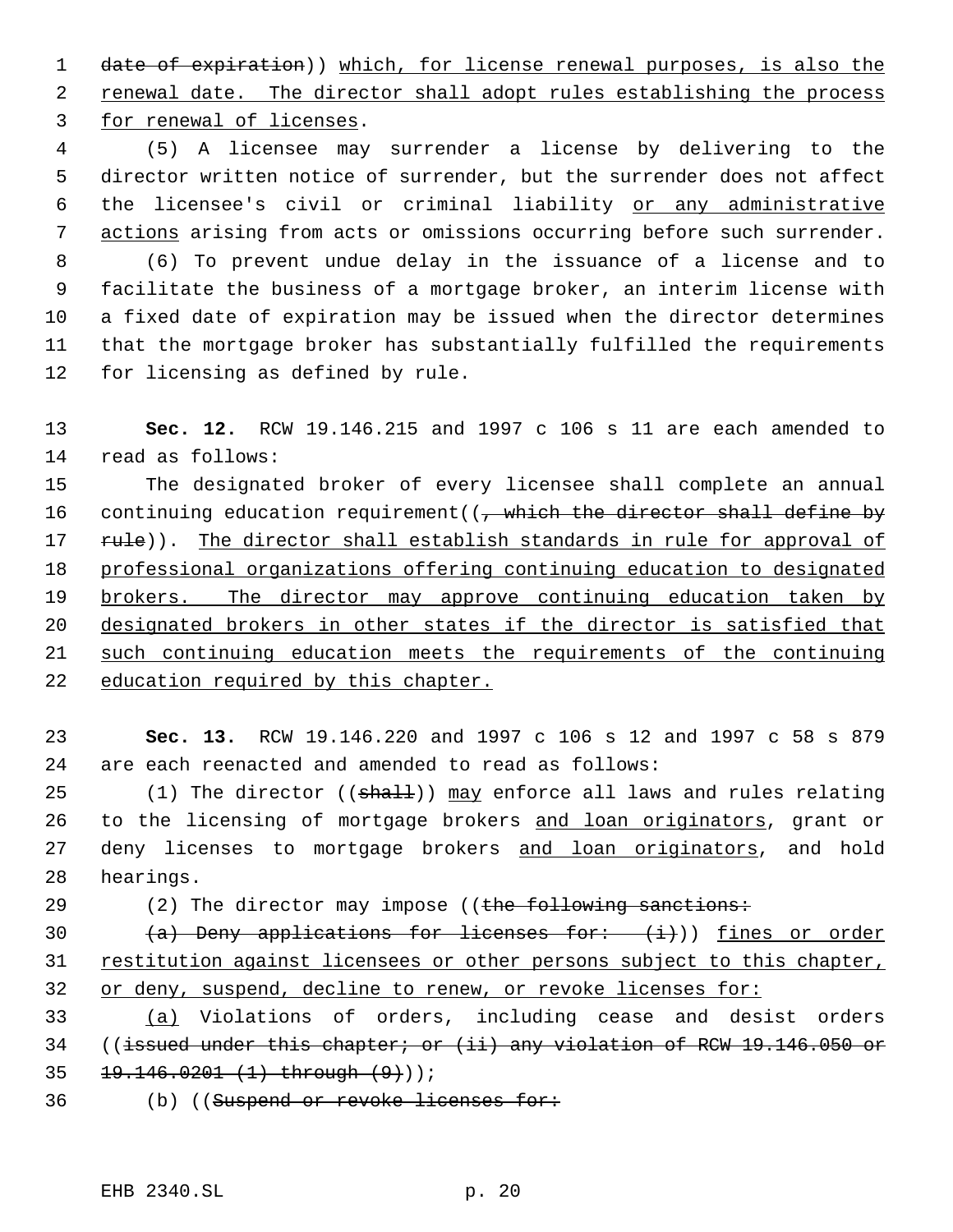$(\frac{1}{1})$ ) False statements or omission of material information on the application that, if known, would have allowed the director to deny the application for the original license; (( $\overline{(\overline{\{i\}}\})$ ) (c) Failure to pay a fee required by the director or maintain the required bond; 6 (( $(\frac{i}{i}$ ii)) (d) Failure to comply with any directive ((or)), order, or subpoena of the director; or 8 (( $\overline{(+iv)}$ )) (e) Any violation of ((RCW 19.146.050, 19.146.060(3), 19.146.0201 (1) through (9) or (12), 19.146.205(4), or 19.146.265;  $(e)$ ) this chapter. 11 (3) The director may impose fines on ((the licensee,)) an employee 12 ((or)), loan originator, independent contractor, or agent of the licensee, or other person subject to this chapter for: 14 ( $(\frac{1}{1})$ ) (a) Any violations of RCW 19.146.0201 (1) through (9) or  $((+12))$   $(13)$ , 19.146.030 through 19.146.080, 19.146.200, 19.146.205(4), or 19.146.265; or  $((\overrightarrow{\pm}i))$  (b) Failure to comply with any directive or order of the 18 director $((\div))$ . 19 ( $(\overline{d})$ ) (4) The director may issue orders directing a licensee, its 20 employee  $((\theta \cdot \hat{r}))_L$  loan originator, independent contractor, agent, or 21 other person subject to this chapter to  $($ :  $(\frac{i}{i})$ ) cease and desist from conducting business ((in a manner that 23 is injurious to the public or violates any provision of this chapter; 24 or 25 (ii) Pay restitution to an injured borrower; or 26  $(e)$ ). (5) The director may issue orders removing from office or prohibiting from participation in the conduct of the affairs of a licensed mortgage broker, or both, any officer, principal, employee, or loan originator of any licensed mortgage broker or any person subject to licensing under this chapter for:  $((\frac{1}{1})^2)(a)$  Any violation of 19.146.0201 (1) through (9) or  $(33 \cdot ((+12)) \cdot (13), 19.146.030 \cdot \text{through} 19.146.080, 19.146.200,$  19.146.205(4), or 19.146.265; ((or  $(iii)$ ) (b) False statements or omission of material information on the application that, if known, would have allowed the director to deny

37 the application for the original license;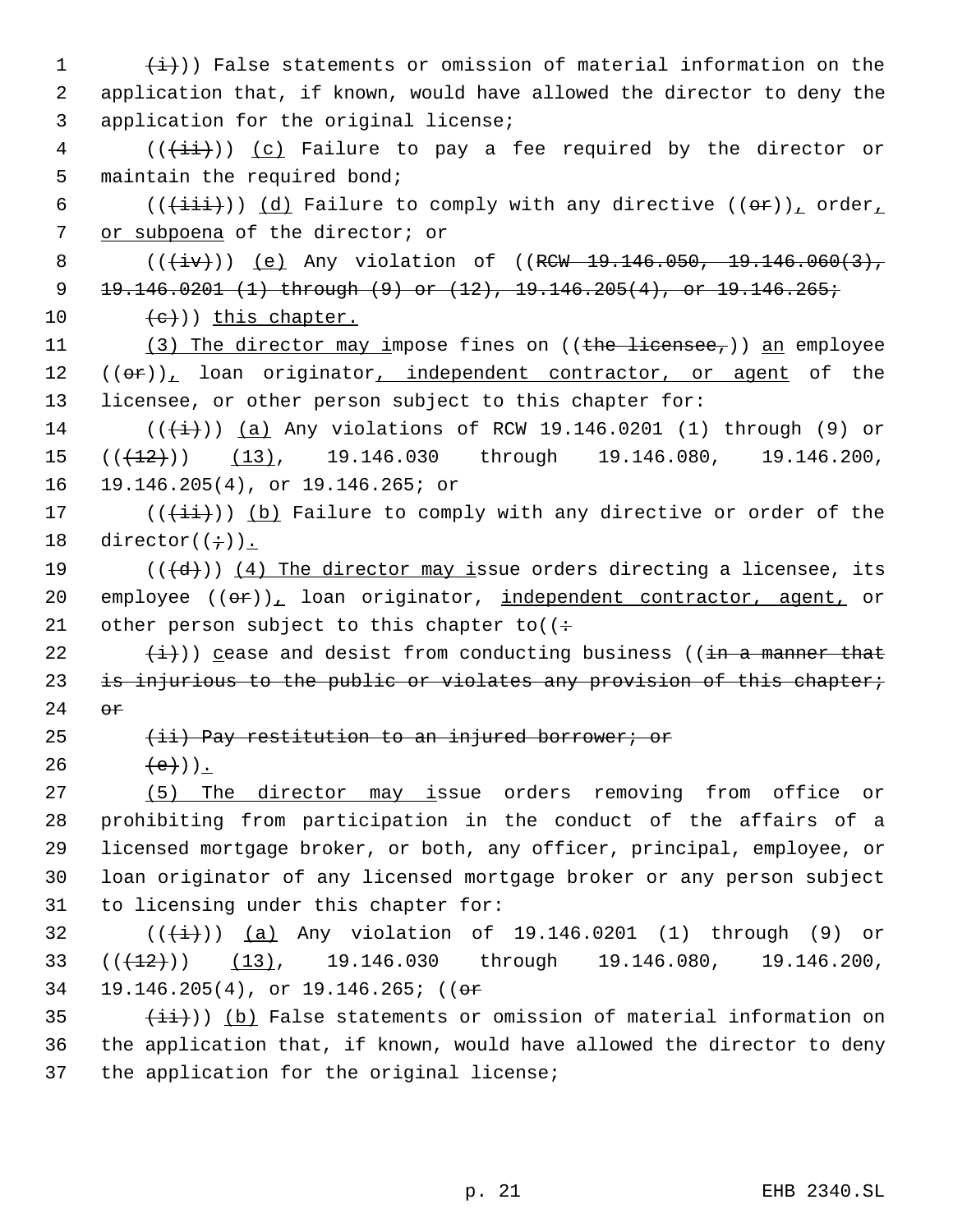1 (( $(i\text{iii})$ ) (c) Conviction of a gross misdemeanor involving dishonesty or financial misconduct or a felony after obtaining a license; or

 (( $\overleftrightarrow{iv}$ )) (d) Failure to comply with any directive or order of the director.

6 ( $(\frac{1}{3})$ ) (6) Each day's continuance of a violation or failure to comply with any directive or order of the director is a separate and distinct violation or failure.

9  $((+4))$   $(7)$  The director shall establish by rule standards for licensure of applicants licensed in other jurisdictions.

 $((\overline{5}))$   $(8)$  The director shall immediately suspend the license or certificate of a person who has been certified pursuant to RCW 74.20A.320 by the department of social and health services as a person 14 who is not in compliance with a support order ((or a residential or 15 visitation order)). If the person has continued to meet all other requirements for reinstatement during the suspension, reissuance of the license or certificate shall be automatic upon the director's receipt of a release issued by the department of social and health services stating that the licensee is in compliance with the order.

 **Sec. 14.** RCW 19.146.225 and 1994 c 33 s 15 are each amended to read as follows:

 In accordance with the administrative procedure act, chapter 34.05 RCW, the director may issue rules under this chapter only after seeking 24 the advice of the mortgage (( $b$ rokerage)) broker commission and (( $t$ o 25 govern)) only for the purpose of governing the activities of licensed 26 mortgage brokers, loan originators, and other persons subject to this chapter.

 **Sec. 15.** RCW 19.146.228 and 2001 c 177 s 5 are each amended to read as follows:

 The director shall establish fees by rule in accordance with the policy established in RCW 43.24.086 and fees shall be sufficient to cover, but not exceed, the costs of administering this chapter. These fees may include:

 (1) An annual assessment paid by each licensee on or before a date specified by rule;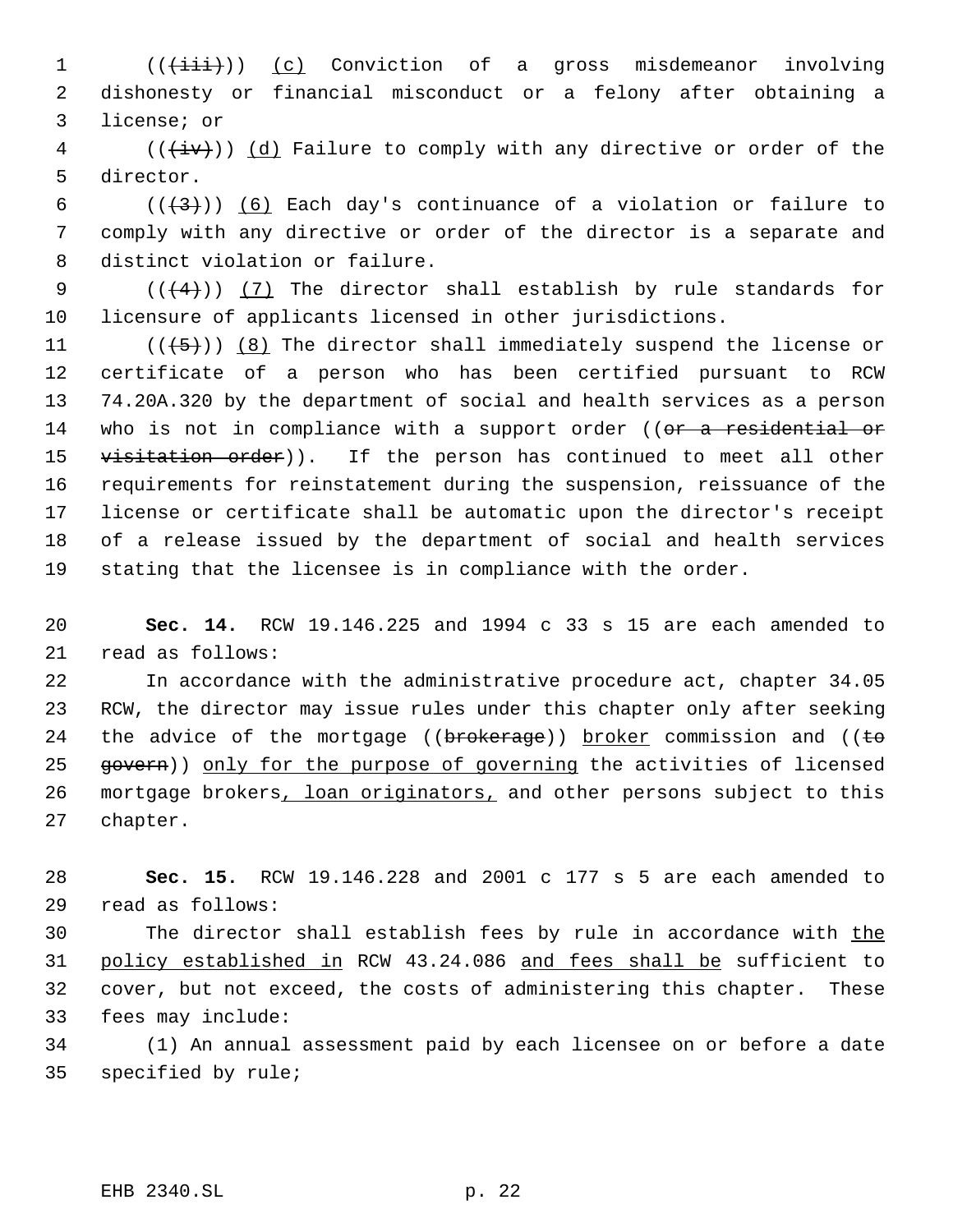(2) An investigation fee to cover the costs of any investigation of the books and records of a licensee or other person subject to this chapter; and

 (3) An application fee to cover the costs of processing applications made to the director under this chapter.

 Mortgage brokers and loan originators shall not be charged investigation fees for the processing of complaints when the investigation determines that no violation of this chapter occurred or 9 when the mortgage broker or loan originator provides a remedy satisfactory to the complainant and the director and no order of the director is issued. All moneys, fees, and penalties collected under the authority of this chapter shall be deposited into the financial services regulation fund, unless the consumer services account is created as a dedicated, nonappropriated account, in which case all moneys, fees, and penalties collected under this chapter shall be deposited in the consumer services account.

 **Sec. 16.** RCW 19.146.235 and 1997 c 106 s 14 are each amended to read as follows:

19 ((For the purposes of investigating complaints arising under this 20 chapter, the director may at any time, either personally or by a 21 designee, examine the business, including but not limited to the books, 22 accounts, records, and files used therein, of every licensee and of every person engaged in the business of mortgage brokering, whether 24 such a person shall act or claim to act under or without the authority 25 of this chapter. For that purpose the director and designated representatives shall have access during regular business hours to the 27 offices and places of business, books, accounts, papers, records, files, safes, and vaults of all such persons. The director or designated person may direct or order the attendance of and examine under oath all persons whose testimony may be required about the loans or the business or subject matter of any such examination or investigation, and may direct or order such person to produce books, accounts, records, files, and any other documents the director or designated person deems relevant to the inquiry. If a person who receives such a directive or order does not attend and testify, or does not produce the requested books, records, files, or other documents within the time period established in the directive or order, then the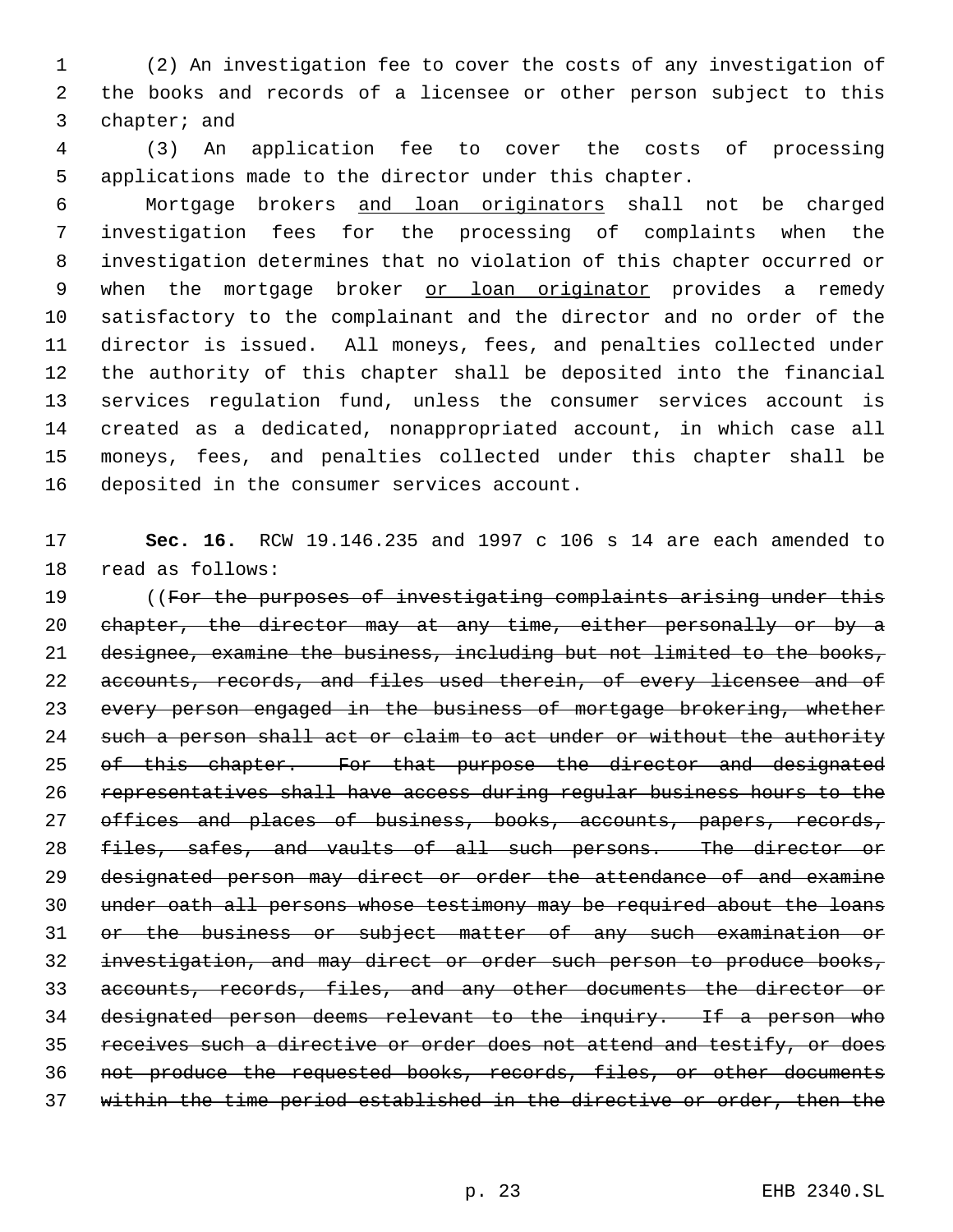director or designated person may issue a subpoena requiring attendance 2 or compelling production of books, records, files, or other documents. No person subject to examination or investigation under this chapter 4 shall withhold, abstract, remove, mutilate, destroy, or secrete any books, records, computer records, or other information.

 Once during the first two years of licensing, the director may visit, either personally or by designee, the licensee's place or places 8 of business to conduct a compliance examination. The director may examine, either personally or by designee, a sample of the licensee's loan files, interview the licensee or other designated employee or independent contractor, and undertake such other activities as necessary to ensure that the licensee is in compliance with the 13 provisions of this chapter. For those licensees issued licenses prior to March 21, 1994, the cost of such an examination shall be considered to have been prepaid in their license fee. After this one visit within 16 the two-year period subsequent to issuance of a license, the director 17 or a designee may visit the licensee's place or places of business only to ensure that corrective action has been taken or to investigate a 19 complaint.))

# The director or a designee has authority to conduct investigations

and examinations as provided in this section.

 (1) For the purposes of investigating violations or complaints 23 arising under this chapter, the director or his or her designee may 24 make an investigation of the operations of any mortgage broker or loan originator as often as necessary in order to carry out the purposes of this chapter.

 (2) Every mortgage broker shall make available to the director or a designee its books and records relating to its operations.

 (a) For the purpose of examinations, the director or his or her designee may have access to such books and records during normal 31 business hours and interview the officers, principals, loan originators, employees, independent contractors, and agents of the licensee concerning their business.

 (b) For the purposes of investigating violations or complaints arising under this chapter, the director may at any time, either personally or by a designee, investigate the business, including but 37 not limited to the books, accounts, records, and files used therein, of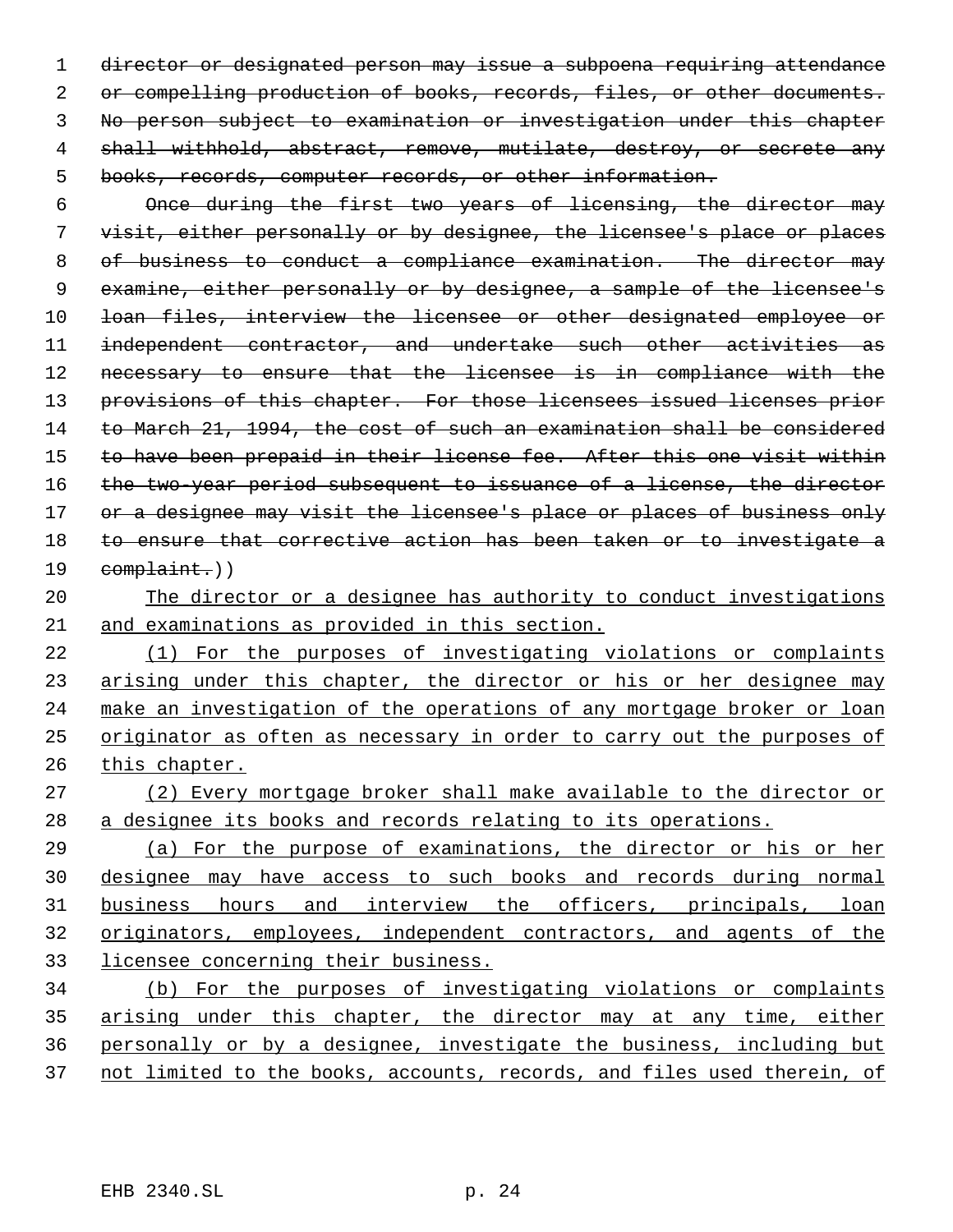every licensee and of every person engaged in the business of mortgage brokering, whether such a person acts or claims to act under, or without the authority of, this chapter.

 (c) The director or designated person may direct, subpoena, or order the attendance of and examine under oath all persons whose testimony may be required about the loans or the business or subject matter of any such examination or investigation, and may direct, subpoena, or order such person to produce books, accounts, records, files, and any other documents the director or designated person deems relevant to the inquiry.

 (3) Once during the first five years of licensing, including branch licensing, the director may visit, either personally or by designee, the licensee's place or places of business to conduct an examination. The scope of the examination is limited to documents and information necessary to determine compliance with this chapter and attendant 16 rules. In general, the examination scope may include:

(a) A review for trust accounting compliance;

 (b) Loan file review to determine the mortgage broker's compliance with this chapter and applicable federal regulations covering the business of mortgage brokering and lending;

 (c) Interviews for the purpose of understanding business and solicitation practices, transactional events, disclosure compliance, complaint resolution, or determining specific compliance with this 24 chapter and the attendant rules; and

 (d) A review of general business books and records, including employee records, for the purpose of determining specific compliance with this chapter and the attendant rules.

 (4) The purpose of an examination is to make certain that licensees are conducting business in compliance with the law. Therefore, protocols for examination findings and corrective action directed from an examination must be established by rule of the director. To accomplish this purpose, these protocols must include the following:

(a) A reporting mechanism from the director to the licensee;

 (b) A process for clear notification of violations and an opportunity for response by the licensee; and

 (c) The criteria by which the frequency of examinations will be determined.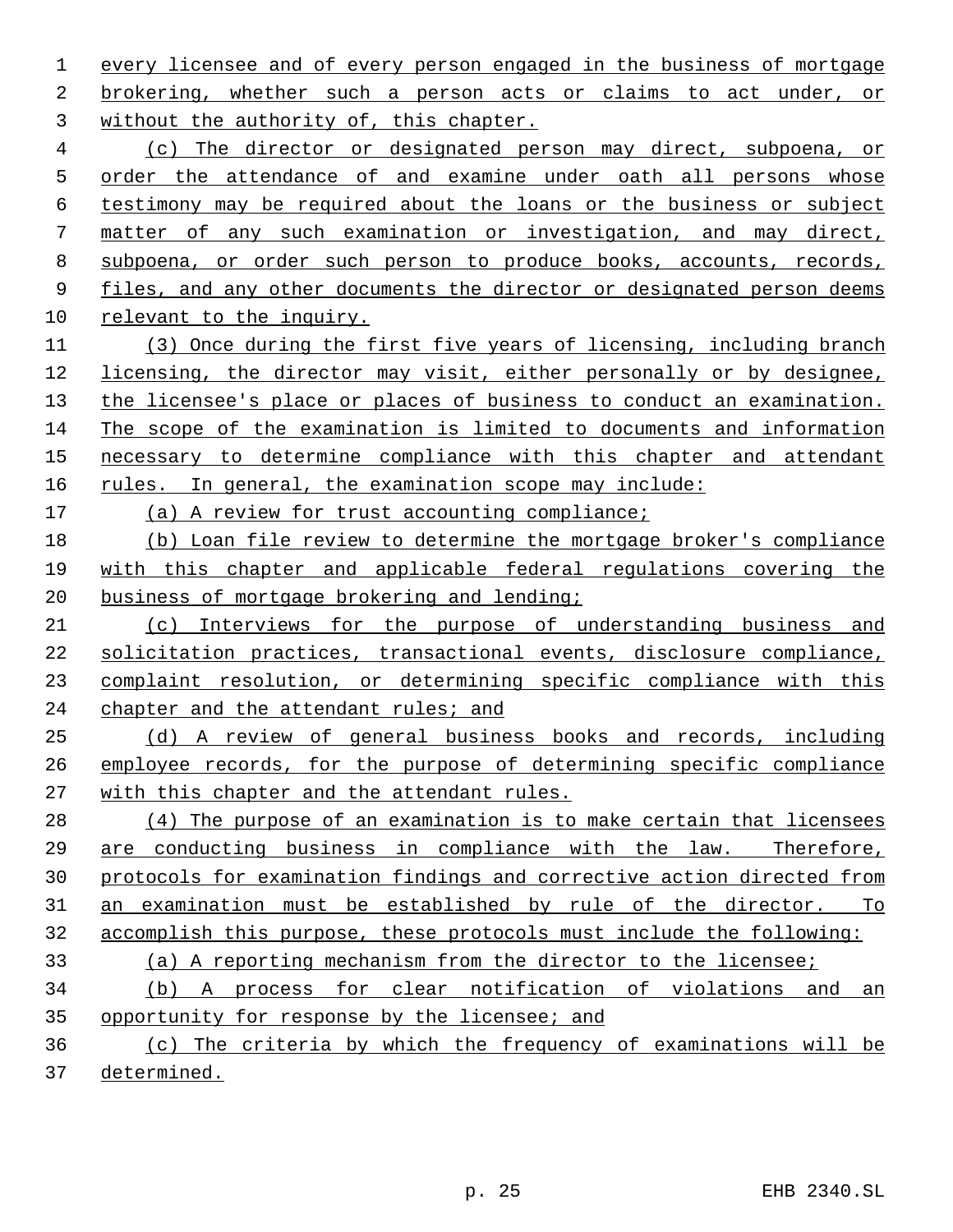| $\mathbf 1$ | (5) If the examination findings clearly identify the need to expand     |
|-------------|-------------------------------------------------------------------------|
| 2           | the scope of the examination, the director or a designee, upon five     |
| 3           | days' written notification to the licensee with an explanation of the   |
| 4           | need, may:                                                              |
| 5           | (a) Expand the examination review to locations other than the           |
| 6           | examined location regardless of the number of years a location has held |
| 7           | a license; or                                                           |
| 8           | (b) Expand the time period of the examination beyond the five-year      |
| 9           | period of licensing, provided the expansion of time does not exceed a   |
| 10          | date certain identified in the written notification in this subsection. |
| 11          | (6) The director or a designee may consider reports made by             |
| 12          | independent certified professionals for the mortgage broker covering    |
| 13          | the same general subject matter as the examination. The director or a   |
| 14          | designee may incorporate all or part of the report in the report of the |
| 15          | examination.                                                            |
| 16          | The director may retain attorneys, accountants, or other<br>(7)         |
| 17          | professionals and specialists as examiners, auditors, or investigators  |
| 18          | to conduct or assist in the conduct of examinations or investigations.  |
| 19          | The cost of these services for investigations only must be billed in    |
| 20          | accordance with RCW 19.146.228.                                         |
| 21          | (8) The director may establish by rule travel costs for examination     |
| 22          | of out-of-state entities.                                               |
| 23          | $(9)(a)$ No person subject to examination or investigation under this   |
| 24          | chapter may knowingly withhold, abstract, remove, mutilate, destroy, or |
| 25          | secrete any books, records, computer records, or other information.     |
| 26          | (b) A person who commits an act under (a) of this subsection is         |
| 27          | guilty of a class B felony punishable under RCW 9A.20.021(1)(b) or      |
| 28          | punishable by a fine of not more than twenty thousand dollars, or both. |
| 29          | Sec. 17. RCW 19.146.280 and 2001 c 177 s 6 are each amended to          |
| 30          | read as follows:                                                        |

31 (1) There is established the mortgage ((brokerage)) broker 32 commission consisting of ((five)) seven commission members who shall 33 act in an advisory capacity to the director on mortgage ((brokerage)) 34 broker issues.

 (2) The director shall appoint the members of the commission, weighing the recommendations from professional organizations 37 representing mortgage brokers and loan originators. At least three of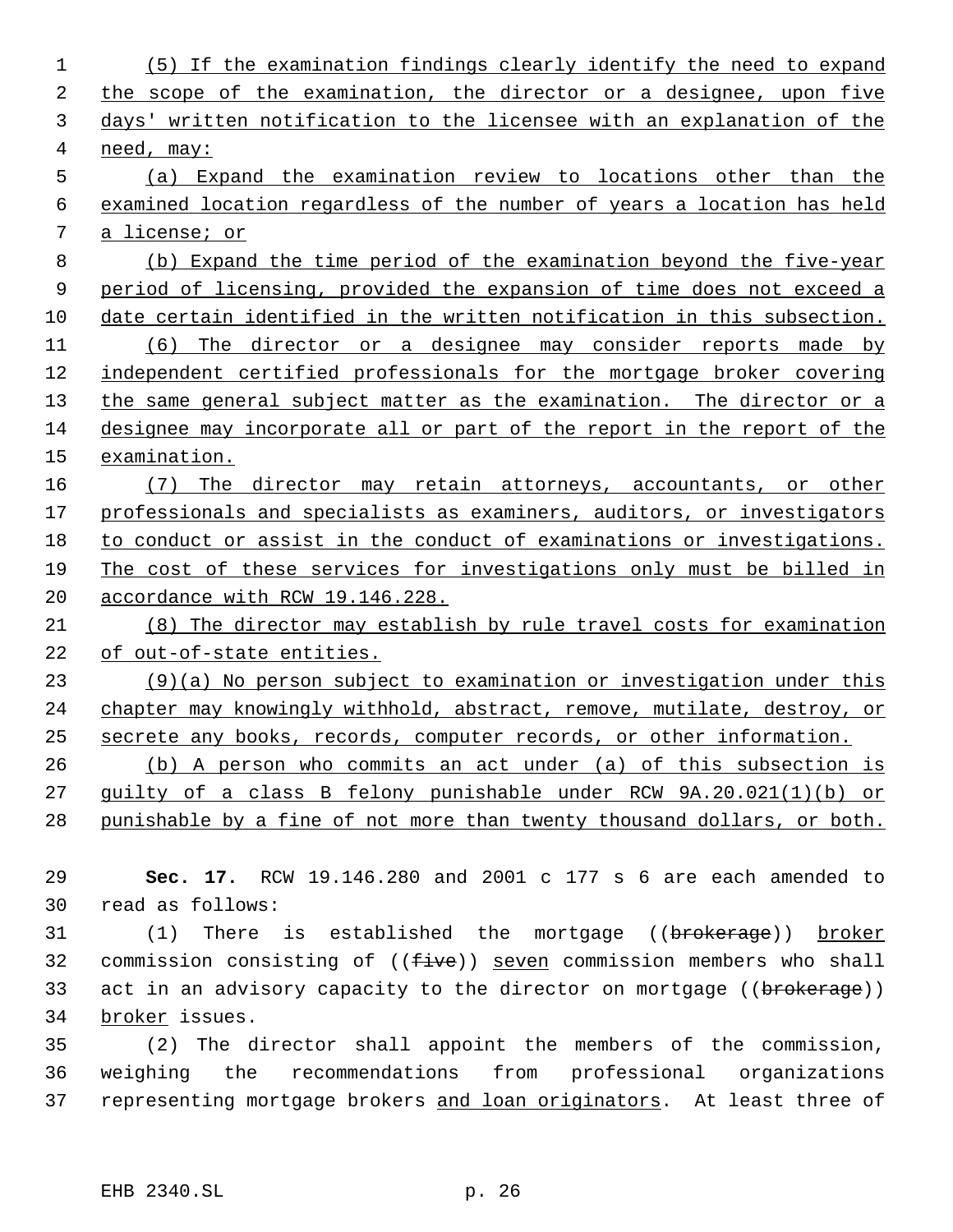the commission members shall be mortgage brokers licensed under this 2 chapter  $((and))_{\perp}$  at least one shall be exempt from licensure under RCW 19.146.020(1)(( $(f+)$ )) (g), and at least two of the commission members shall be licensed loan originators under this chapter. No commission member shall be appointed who has had less than five years' experience in the business of residential mortgage lending. In addition, the director or a designee shall serve as an ex officio, nonvoting member of the commission. Voting members of the commission shall serve for 9 two-year terms ((with three of the initial commission members serving 10 one-year terms)). The department shall provide staff support to the commission.

 (3) The commission may establish a code of conduct for its members. Any commissioner may bring a motion before the commission to remove a commissioner for failing to conduct themselves in a manner consistent with the code of conduct. The motion shall be in the form of a recommendation to the director to dismiss a specific commissioner and shall enumerate causes for doing so. The commissioner in question shall recuse himself or herself from voting on any such motion. Any 19 such motion must be approved unanimously by the remaining (( $f_{\text{out}}$ ))  $\overline{six}$  commissioners. Approved motions shall be immediately transmitted to the director for review and action.

 (4) Members of the commission shall be reimbursed for their travel expenses incurred in carrying out the provisions of this chapter in accordance with RCW 43.03.050 and 43.03.060. All costs and expenses associated with the commission shall be paid from the financial services regulation fund, unless the consumer services account is created as a dedicated, nonappropriated account, in which case all costs and expenses shall be paid from the consumer services account.

 (5) The commission shall advise the director on the characteristics 30 and needs of the mortgage ((brokerage)) broker profession.

 (6) The department, in consultation with other applicable agencies of state government, shall conduct a continuing review of the number and type of consumer complaints arising from residential mortgage lending in the state. The department shall report its findings to the senate committee on financial institutions and house of representatives committee on financial institutions and insurance along with recommendations for any changes in the licensing requirements of this chapter, biennially by December 1st of each even-numbered year.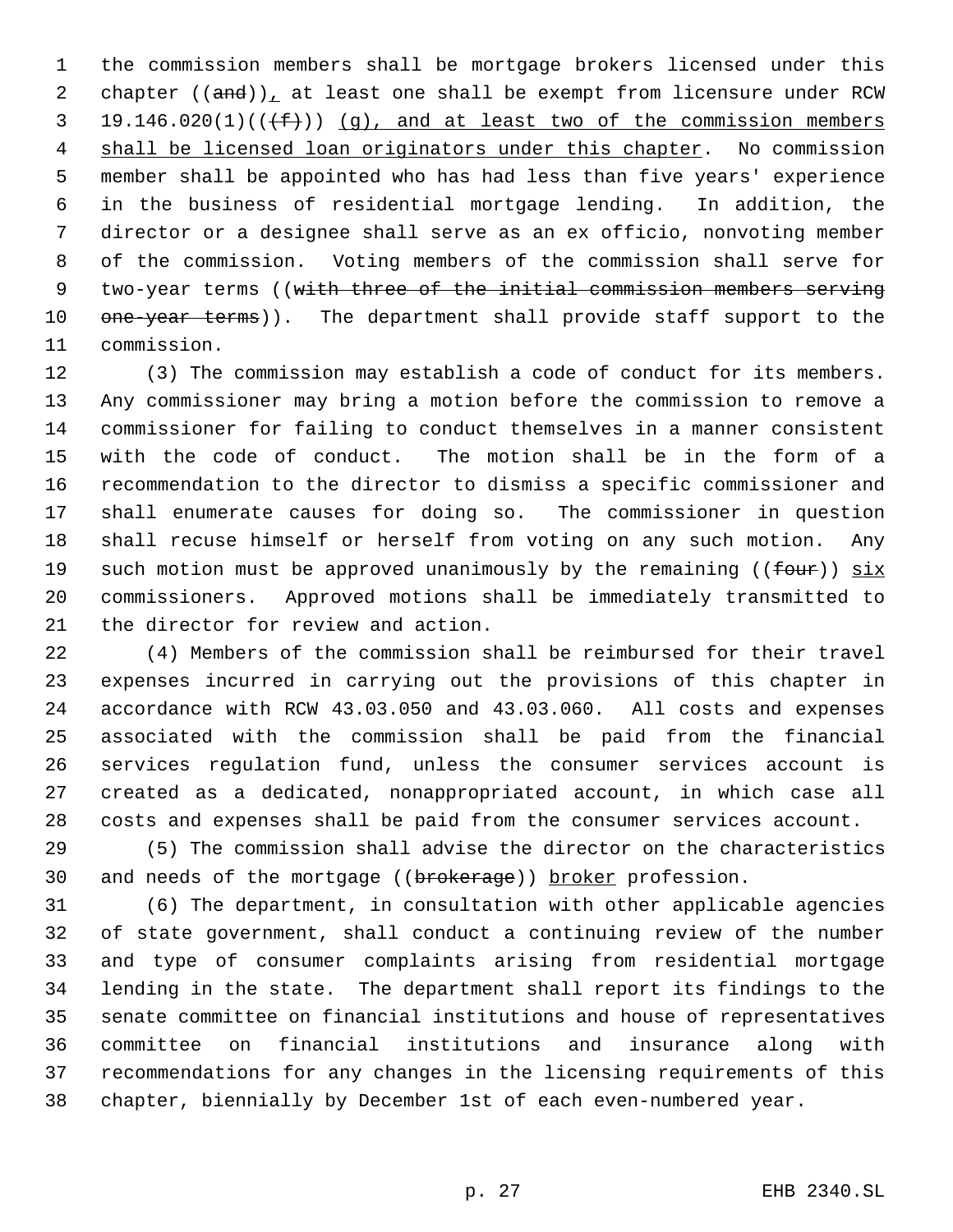NEW SECTION. **Sec. 18.** A new section is added to chapter 19.146 RCW to read as follows:

 (1) A licensee shall provide the director with an annual report of mortgage broker activity. The director may by rule create a schedule and format for the annual report. The annual report may only include the following for mortgage broker activities in Washington state:

 (a) The total number of closed loans originated by the mortgage broker; and

 (b) The total dollar volume of closed loans originated by the mortgage broker.

 (2) Any information provided by a mortgage broker in an annual report that constitutes a trade secret as defined in RCW 19.108.010 is exempt from the disclosure requirements in chapters 42.17 and 42.56 RCW, unless aggregated with information supplied by other mortgage brokers in such a manner that the mortgage broker's individual information is not identifiable. Any information provided by the mortgage broker that allows identification of the mortgage broker may only be used for purposes reasonably related to the regulation of mortgage brokers to ensure compliance with this chapter.

 NEW SECTION. **Sec. 19.** A new section is added to chapter 19.146 RCW to read as follows:

 (1) Application for a loan originator license under this chapter shall be in writing and in the form prescribed by the director. The application shall contain at least the following information:

 (a) The name, address, date of birth, and social security number of the loan originator applicant, and any other names, dates of birth, or social security numbers previously used by the loan originator applicant, unless waived by the director; and

 (b) Such other information regarding the loan originator applicant's background, experience, character, and general fitness as the director may require by rule.

 (2) As part of or in connection with an application for any license under this section, the loan originator applicant shall furnish information concerning his or her identity, including fingerprints for submission to the Washington state patrol, the federal bureau of investigation, and any governmental agency or entity authorized to receive this information for a state and national criminal history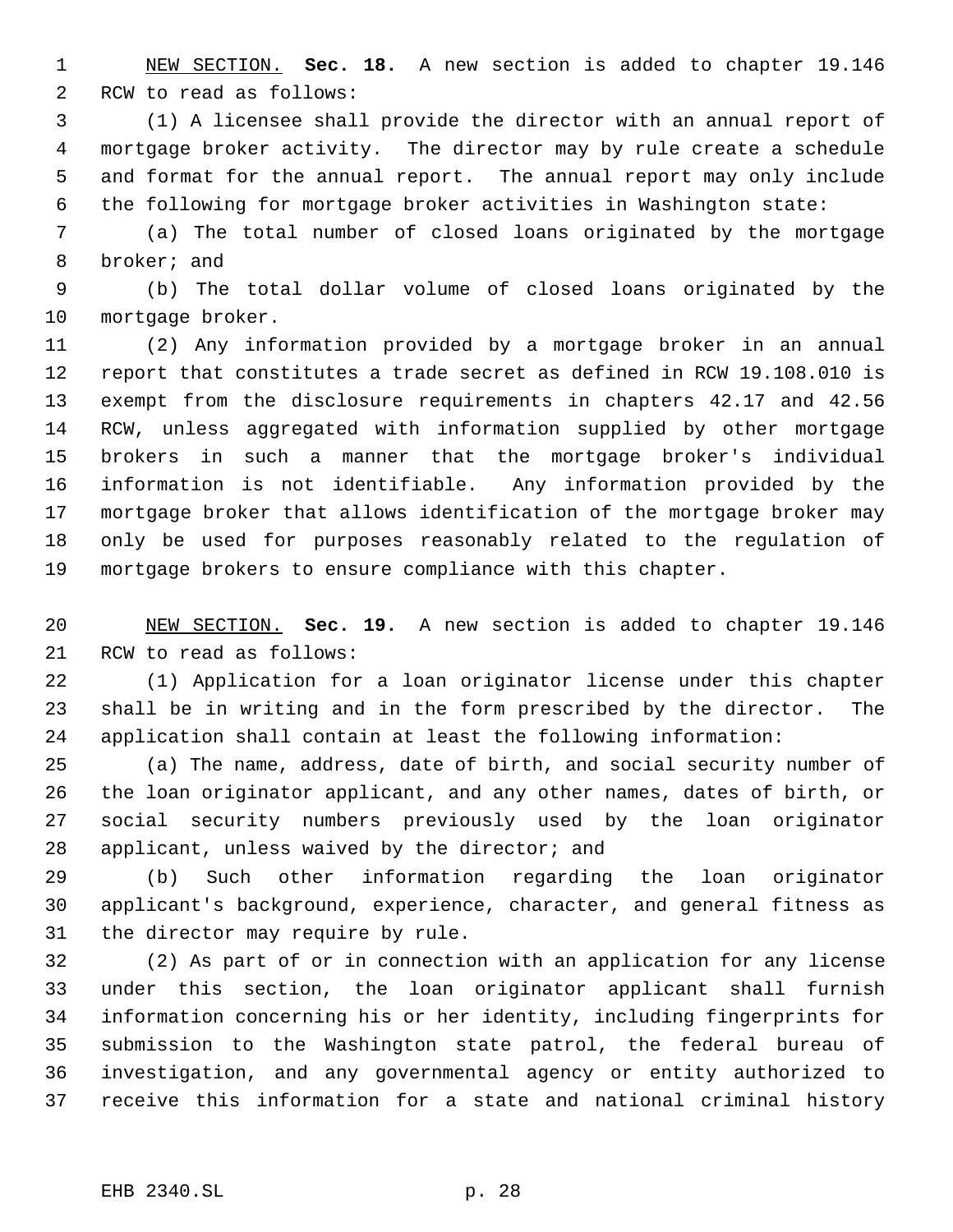background check; personal history; experience; business record; purposes; and other pertinent facts, as the director may reasonably require. As part of or in connection with an application for a license under this chapter, the director is authorized to receive criminal history record information that includes nonconviction data as defined in RCW 10.97.030. The department may only disseminate nonconviction data obtained under this section to criminal justice agencies. This section does not apply to financial institutions regulated under chapters 31.12 and 31.13 RCW and Titles 30, 32, and 33 RCW.

 (3) At the time of filing an application for a license under this chapter, each loan originator applicant shall pay to the director the appropriate application fee in an amount determined by rule of the director in accordance with RCW 19.146.228 to cover the cost of processing and reviewing the application. The director shall deposit the moneys in the financial services regulation fund.

 (4) The director must establish by rule procedures for accepting and processing incomplete applications.

 NEW SECTION. **Sec. 20.** A new section is added to chapter 19.146 RCW to read as follows:

 (1) The director shall issue and deliver a loan originator license if, after investigation, the director makes the following findings:

 (a) The loan originator applicant has paid the required license fees;

 (b) The loan originator applicant has met the requirements of section 19 of this act;

 (c) The loan originator applicant has not had a license issued under this chapter or any similar state statute suspended or revoked within five years of the filing of the present application;

 (d) The loan originator applicant has not been convicted of a gross misdemeanor involving dishonesty or financial misconduct or a felony within seven years of the filing of the present application;

 (e) The loan originator applicant has passed a written examination whose content shall be established by rule of the director;

 (f) The loan originator applicant has not been found to be in violation of this chapter or rules;

(g) The loan originator applicant has demonstrated character and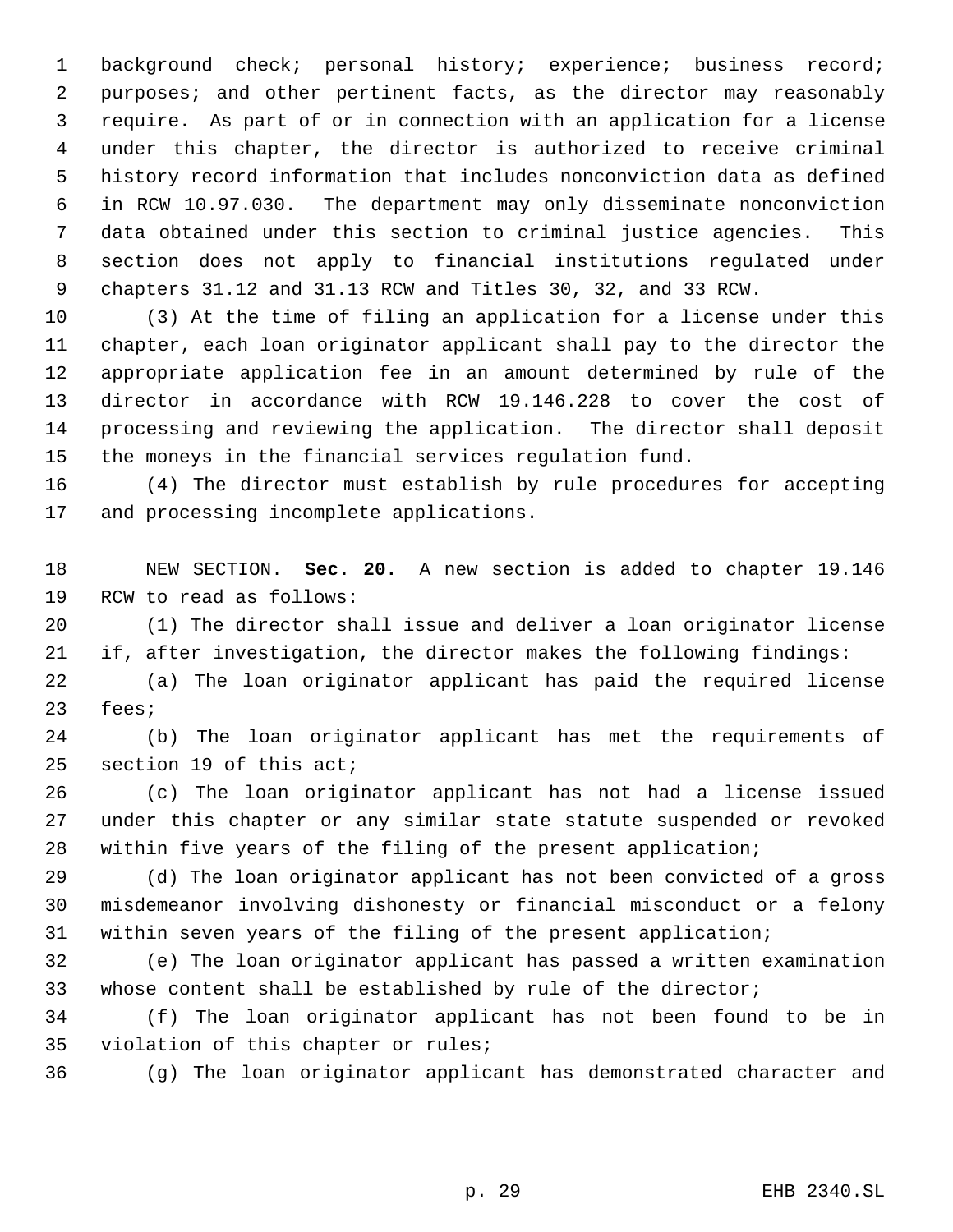general fitness such as to command the confidence of the community and to warrant a belief that the business will be operated honestly and fairly within the purposes of this chapter; and

 (h) The loan originator licensee has completed, during the calendar year preceding a licensee's annual license renewal date, continuing education as established by rule of the director. The director shall establish standards in rule for approval of professional organizations offering continuing education to loan originators. The director may approve continuing education taken by loan originators in other states if the director is satisfied that such continuing education meets the requirements of the continuing education required by this chapter.

 (2) If the director does not find the conditions of subsection (1) of this section have been met, the director shall not issue the loan originator license. The director shall notify the loan originator applicant of the denial and return to the loan originator applicant any remaining portion of the license fee that exceeds the department's actual cost to investigate the license.

 (3) The director shall issue a new loan originator license under this chapter to any licensee that has a valid license and is otherwise in compliance with this chapter.

 (4) A loan originator license issued under this section expires on the date one year from the date of issuance which, for license renewal purposes, is also the renewal date. The director shall establish rules regarding the loan originator license renewal process created under this chapter.

 (5) A loan originator licensee may surrender a license by delivering to the director written notice of surrender, but the surrender does not affect the loan originator licensee's civil or criminal liability or any administrative actions arising from acts or omissions occurring before such surrender.

 (6) To prevent undue delay in the issuance of a loan originator license and to facilitate the business of a loan originator, an interim loan originator license with a fixed date of expiration may be issued when the director determines that the loan originator has substantially fulfilled the requirements for loan originator licensing as defined by rule.